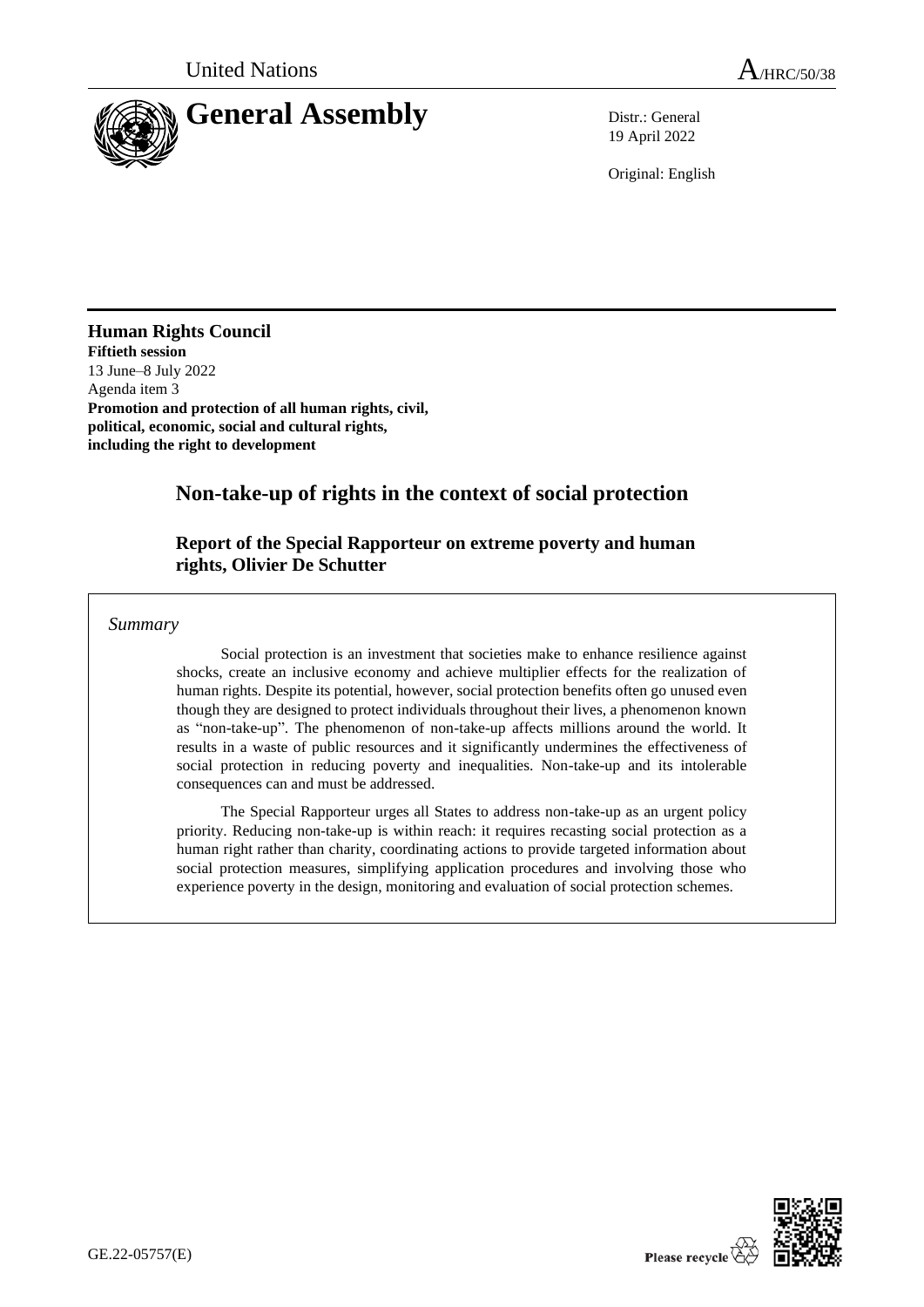# Contents

|      |           |                                                                               | Page   |
|------|-----------|-------------------------------------------------------------------------------|--------|
| L.   |           |                                                                               | 3      |
| П.   |           |                                                                               |        |
| III. |           |                                                                               | 6      |
|      | A.        |                                                                               | 6      |
|      | <b>B.</b> |                                                                               | 6      |
|      | C.        |                                                                               | $\tau$ |
| IV.  |           |                                                                               | 7      |
|      | А.        |                                                                               | $\tau$ |
|      | <b>B.</b> | Workers in the informal economy: compounding legal exclusion with non-take-up | 9      |
|      | C.        |                                                                               | 10     |
|      | D.        |                                                                               | 14     |
| V.   |           |                                                                               | 16     |
|      | А.        |                                                                               | 17     |
|      | <b>B.</b> |                                                                               | 17     |
|      | C.        |                                                                               | 18     |
| VI.  | 19        |                                                                               |        |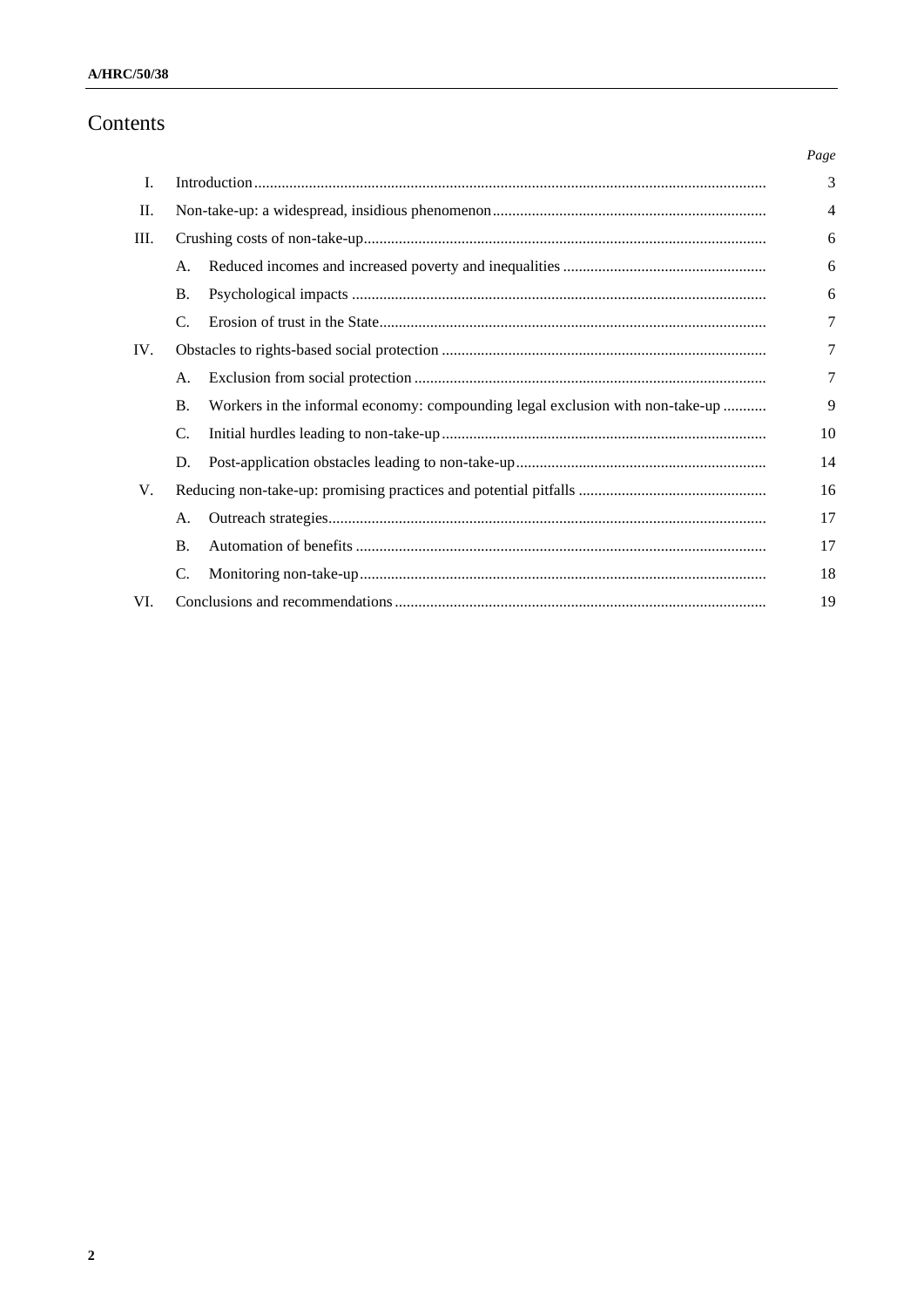# **I. Introduction**<sup>1</sup>

1. Social protection schemes that fail to effectively reach those in need are a huge waste of resources, tantamount to watering plants with a leaking can. When individuals do not claim the benefits to which they are entitled, owing to a lack of information, bureaucratic hurdles or the fear of humiliation, it is not a cost that society avoids but a missed opportunity to reduce poverty and inequalities, and thus to improve social cohesion and long-term development prospects. The present report is about that leakage and those costs.

2. Governments around the world turned to social protection to mitigate the social and economic consequences of the coronavirus disease (COVID-19) pandemic. While praising their efforts to offset the devastating effects of the crisis, the Special Rapporteur warned that many groups continued to slip through the cracks of social protection systems. <sup>2</sup> Social protection, a human right enshrined in the Universal Declaration of Human Rights, the International Covenant on Economic, Social and Cultural Rights and other international human rights instruments, is now at a crossroads, with millions unable to benefit from existing programmes.3What good is social protection when precisely those it is destined to uplift are prevented from enjoying it?

3. Even where social protection measures exist, entire groups remain excluded due, for instance, to conditions impossible to fulfil, to corruption, discrimination or unwanted informality, to the distrust of beneficiaries towards social service providers, or to insufficient funding. This phenomenon, known as "non-take-up", is as pervasive as it is insidious, affecting millions of people around the world and effectively preventing them from enjoying their right to social security as enshrined in international human rights law.

4. In the present report, the Special Rapporteur exhorts governments to turn non-take-up into a policy priority to ensure social protection does not become a dead letter. Governments have a responsibility to guarantee the effective coverage of their populations through social protection programmes that support them throughout the life cycle. It is not enough to establish social protection floors if these remain inaccessible to the very individuals and groups they are designed to protect.

5. The right to social security, as developed by the Committee on Economic, Social and Cultural Rights,<sup>4</sup> has very practical implications: it implies a duty to proactively provide information to rights holders about the benefits to which they are entitled, simplify application procedures, sufficiently fund programmes so that all eligible individuals can benefit from them, fight corruption in service delivery, refrain from imposing conditions that are stigmatizing and humiliating, and provide clear and accessible appeals procedures to rectify mistakes made by public administrations. The right to social security does not stop at the provision of social protection on paper: it must translate into effective coverage and takeup of rights in practice.

6. In the present report, the Special Rapporteur highlights the legal and practical barriers that individuals must overcome to exercise their right to social security. While certain groups, such as informal workers, are excluded from social protection by design, other obstacles prevent even eligible individuals from claiming benefits (known as "primary non-take-up") or, if they apply, from receiving them ("secondary non-take-up").

 $7<sub>1</sub>$ The report draws on both primary and secondary research, including a worldwide survey on non-take-up that the mandate of the Special Rapporteur conducted in 2021. One questionnaire was sent to civil society organizations, ministries and administrations responsible for social protection, United Nations agencies and academic experts. The Special

<sup>&</sup>lt;sup>1</sup> The Special Rapporteur is grateful for the excellent research and analysis undertaken by Paula Fernandez-Wulff and Agathe Osinski.

<sup>&</sup>lt;sup>2</sup> Special Rapporteur on extreme poverty and human rights, "Looking back to look ahead: a rightsbased approach to social protection in the post-COVID-19 economic recovery" (September 2020).

<sup>3</sup> International Labour Office (ILO), *World Social Protection Report 2020–22: Social Protection at the Crossroads* (2021), p. 19.

<sup>4</sup> See the Committee's general comment No. 19 (2007).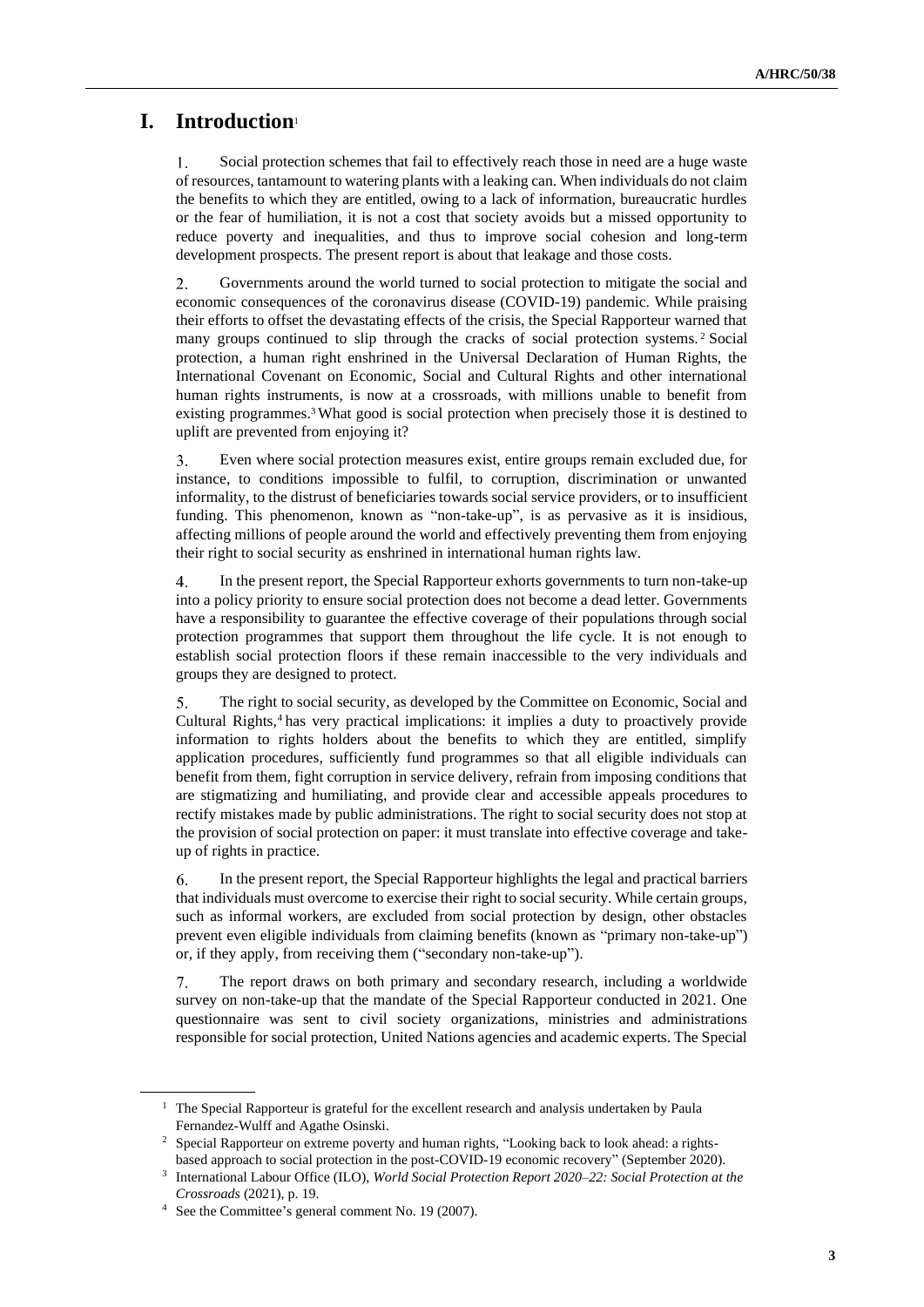Rapporteur received 421 responses from 36 countries across the world. <sup>5</sup> A second questionnaire collected the experiences and perceptions of individuals, with 258 responses received from 7 countries.<sup>6</sup> Some of the results of the survey are presented below.

8. The report was also informed by interviews with experts on non-take-up and organizations working with people experiencing poverty, houselessness, informality and other groups routinely excluded from social protection. The Special Rapporteur also received 25 responses to a call for submissions from governments, representatives of civil society and experts.<sup>7</sup> He is grateful to all individuals and organizations who informed the preparation of his report.

9. Section II presents existing estimates of non-take-up, demonstrating that the phenomenon is far from marginal. Although non-take-up is a serious problem across a range of contexts and schemes, it has yet to be recognized as a policy priority in many countries. In section III, the Special Rapporteur examines the costs and impacts of non-take-up for both individuals and society. In section IV, he outlines the obstacles to social protection, including situations where individuals are excluded from social protection schemes and the phenomenon of non-take-up *stricto sensu*. In section V, he examines tools that could reduce non-take-up rates. In section VI, the Special Rapporteur provides conclusions and recommendations for governments wishing to act.

## **II. Non-take-up: a widespread, insidious phenomenon**

Non-take-up refers to a situation where individuals otherwise eligible for social protection do not end up benefiting from it, whatever the reason – lack of information, costly or complex procedures, low digital literacy, shame or fear of interacting with social services and administrative barriers or errors. Non-take-up, in short, prevents eligible individuals from effectively enjoying their right to social security. Although the reasons behind and the rates of non-take-up vary widely across benefits and contexts, the phenomenon is pervasive in most countries and represents a fundamental challenge to the very effectiveness and suitability of public services.

Non-take-up affects all groups, but paradoxically it is most prevalent among those 11. most marginalized and therefore most in need of social protection – people who experience social isolation or lack a bank account, those who are digitally illiterate or are stigmatized on account of their background, or individuals who have been subjected to institutional abuse – are all highly likely to face barriers to the very social protection benefits purportedly destined to improve their lives.

Estimates of the prevalence of non-take-up remain rare and largely focus on developed 12. countries. Precise rates of non-take-up are difficult to calculate because governments do not regularly collect data on the number of beneficiaries eligible for or enrolled in specific social protection schemes. Such data can be difficult to obtain because eligibility criteria are multiple, complex and evolve over time, <sup>8</sup> yet estimates of non-take-up are crucial to monitoring and reporting on the effectiveness of social protection.

13. Across European Union member States, estimates of non-take-up range from very low (3–4 per cent for child benefit in the United Kingdom of Great Britain and Northern Ireland in the period 2012–2013) to extremely high (79 per cent for the benefit in material need

<sup>5</sup> They are Argentina, Australia, Bangladesh, Belgium, Brazil, Cameroon, Canada, Chile, Colombia, the Democratic Republic of the Congo, the Dominican Republic, Ethiopia, Finland, France, Greece, Guatemala, Haiti, India, Indonesia, Jordan, Kenya, Kyrgyzstan, Mexico, Nigeria, Pakistan, Peru, Senegal, Slovenia, South Africa, Spain, Thailand, Togo, Tunisia, the United States of America, the Bolivarian Republic of Venezuela and the United Kingdom of Great Britain and Northern Ireland.

<sup>6</sup> Brazil, Cuba, Ghana, Guatemala, India, Spain and Thailand.

<sup>7</sup> Accessible online at https://www.ohchr.org/EN/Issues/Poverty/Pages/SocialProtection-RealityCheck.aspx.

<sup>8</sup> Observatoire de la Santé et du Social Bruxelles-Capitale, *Aperçu du Non-recours aux Droits Sociaux et de la Sous-protection Social en Région Bruxelloise* (2017), p. 12.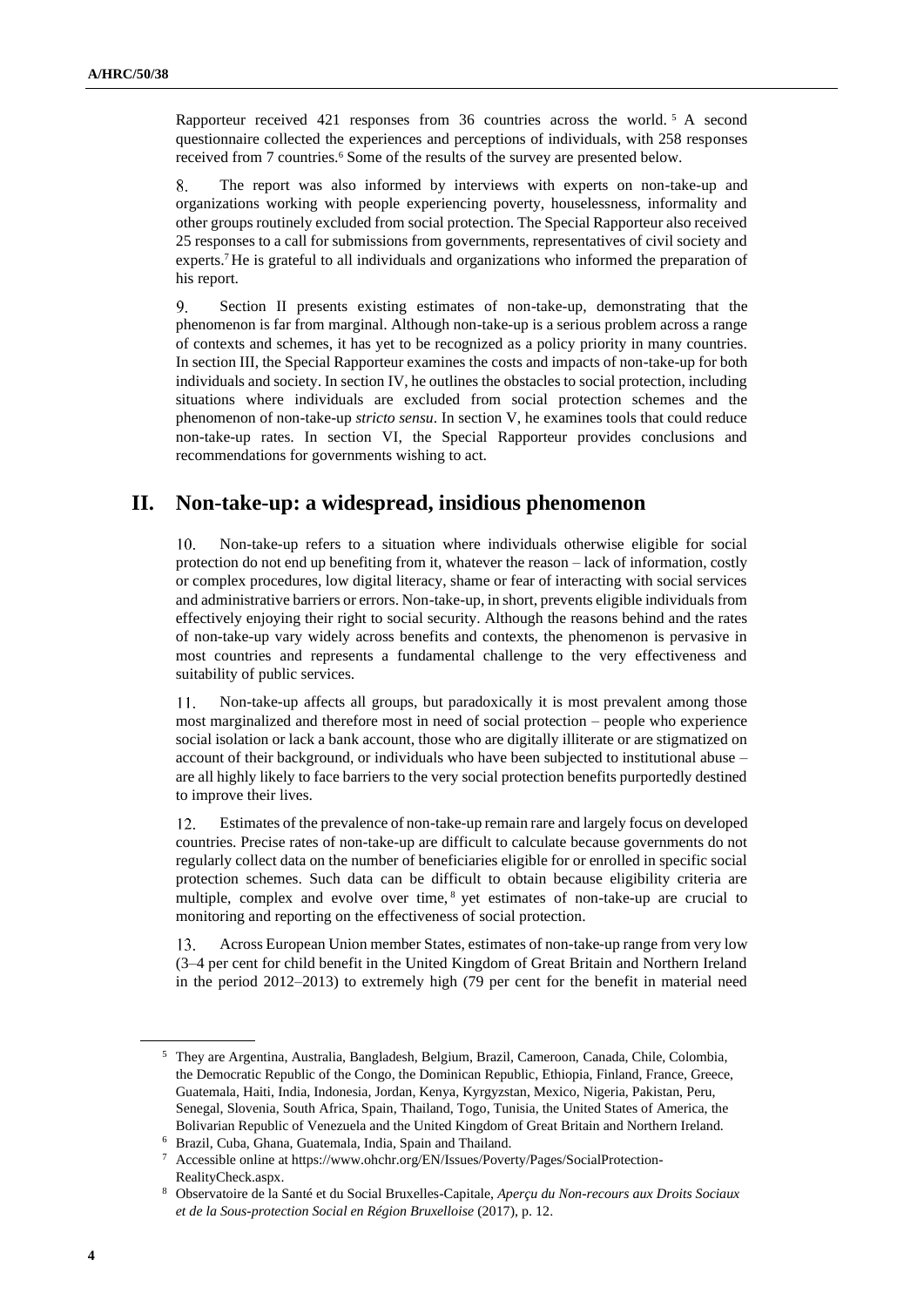scheme in Slovakia in 2009).<sup>9</sup> In the region, non-take-up rates are above 40 per cent for most benefits considered, confirming that the phenomenon is far from marginal in the countries studied.<sup>10</sup> For example, in Czechia the non-take-up of child allowance was estimated at 40.3 per cent in 2017, while for housing allowance, with an estimated eligibility rate of 24.5 per cent, non-take-up was double at 83.4 per cent.<sup>11</sup> In Finland, basic social assistance was not taken up by approximately one third of the eligible population in the period  $2016-17<sup>12</sup>$  In Germany, rates of non-take-up of means-tested benefits were estimated at 54–57.7 per cent between 2005 and 2014.<sup>13</sup> In Slovenia, while 90,000 pensioners lived below the poverty threshold in 2019, only 18,400 of them received income support, suggesting a high rate of non-take-up.<sup>14</sup> In France, between 29 and 39 per cent of potential beneficiaries do not receive the *revenu de solidarité active*; <sup>15</sup> as a result, 750 million euros are left unspent each trimester.<sup>16</sup> In 2022, a study of four European Union member States and the United Kingdom. found that the rate of non-take-up of minimum income schemes frequently exceeded 30 per cent.<sup>17</sup>

14. Other studies confirm this problematic trend of low uptake of social protection. In the United States of America, the non-take-up rate by eligible families of the Temporary Assistance for Needy Families benefit is estimated to be 72 per cent, up from 31 per cent in 1997.<sup>18</sup> In Canada, an estimated Can\$1 billion of allocated federal funding remains unused every year, largely due to the non-take-up of benefits by potential recipients particularly at risk of poverty, including indigenous peoples.<sup>19</sup>

Despite the prevalence of non-take-up, the term remains relatively unfamiliar to 15. decision makers and members of civil society. In the worldwide survey launched to inform the present report, only 48.9 per cent of institutional respondents were familiar with the term. It is clear that, while non-take-up is a major issue across a diversity of contexts and social protection schemes, the problem has yet to be recognized as a serious policy priority.

16. At the individual level, non-take-up can result from a lack of awareness of the benefit itself, a lack of understanding of the eligibility criteria, difficulties with starting the application process or, more rarely, where the benefit is perceived as irrelevant to improving the situation of the individual,<sup>20</sup> a conscious decision not to claim it.<sup>21</sup> It can also happen when the eligible individual starts up an application process but nonetheless fails to effectively receive the benefit, for instance because they do not finish the application or make mistakes

<sup>9</sup> Eurofound, *Access to Social Benefits: Reducing Non-Take-Up* (Luxembourg, Publications Office of the European Union, 2015), p. 13.

<sup>10</sup> Ibid., p. 15.

<sup>&</sup>lt;sup>11</sup> See Jana Godarová and Iveta Štarhová, "Is the non-take-up problem present in the Czech Republic?" (2019).

<sup>&</sup>lt;sup>12</sup> See Olivier Bargain, Herwig Immervoll and Heikki Viitamäki, "No claim, no pain: measuring the non-take-up of social assistance using register data", *Journal of Economic Inequality*, vol. 10, No. 3 (September 2012), and Jussi Tervola, Merita Jokela and Joonas Ollonqvist, "Smaller net or just fewer to catch? Disentangling the causes for the varying sizes of minimum income schemes" (April 2021).

<sup>13</sup> See Michelle Harnisch, "Non-take-up of means-tested social benefits in Germany", Deutsches Institut für Wirtschaftsforschung discussion paper (2019).

<sup>&</sup>lt;sup>14</sup> European Anti-Poverty Network, "Poverty watch report - Slovenia" (September 2020), p. 14.

<sup>15</sup> See Observatoire des non-recours aux droits et service and Secours Catholique-Caritas France, "Nonrecours: une dette sociale qui nous oblige. Combien n'ont pas accès aux prestations sociales et pourquoi" (2021).

<sup>16</sup> Cyrine Hannafi and others, *Mesurer régulièrement le non-recours au RSA et à la prime d'activité : méthode et résultats*, (February 2022).

<sup>17</sup> Céline Marc and others, *Quantifier le non-recours aux minima sociaux en Europe* (March 2022).

<sup>&</sup>lt;sup>18</sup> Submission by the Center on Budget and Policy Priorities.

<sup>19</sup> Prosper Canada "Increasing indigenous benefit take-up in Canada, 2018 federal budget submission" (February 2018), p. 2.

<sup>&</sup>lt;sup>20</sup> See Jean-Pierre Tabin and Frédérique Leresche, "Une critique furtive de l'Etat social. Une perspective théorique pour comprendre le non-recours raisonné aux prestations sociales", *Émulations – Revue de Sciences Sociales* (2019).

<sup>&</sup>lt;sup>21</sup> Tim Goedemé and Julie Janssens, "The concept and measurement of non-take-up: an overview, with a focus on the non-take-up of social benefits" (May 2020), p. 11.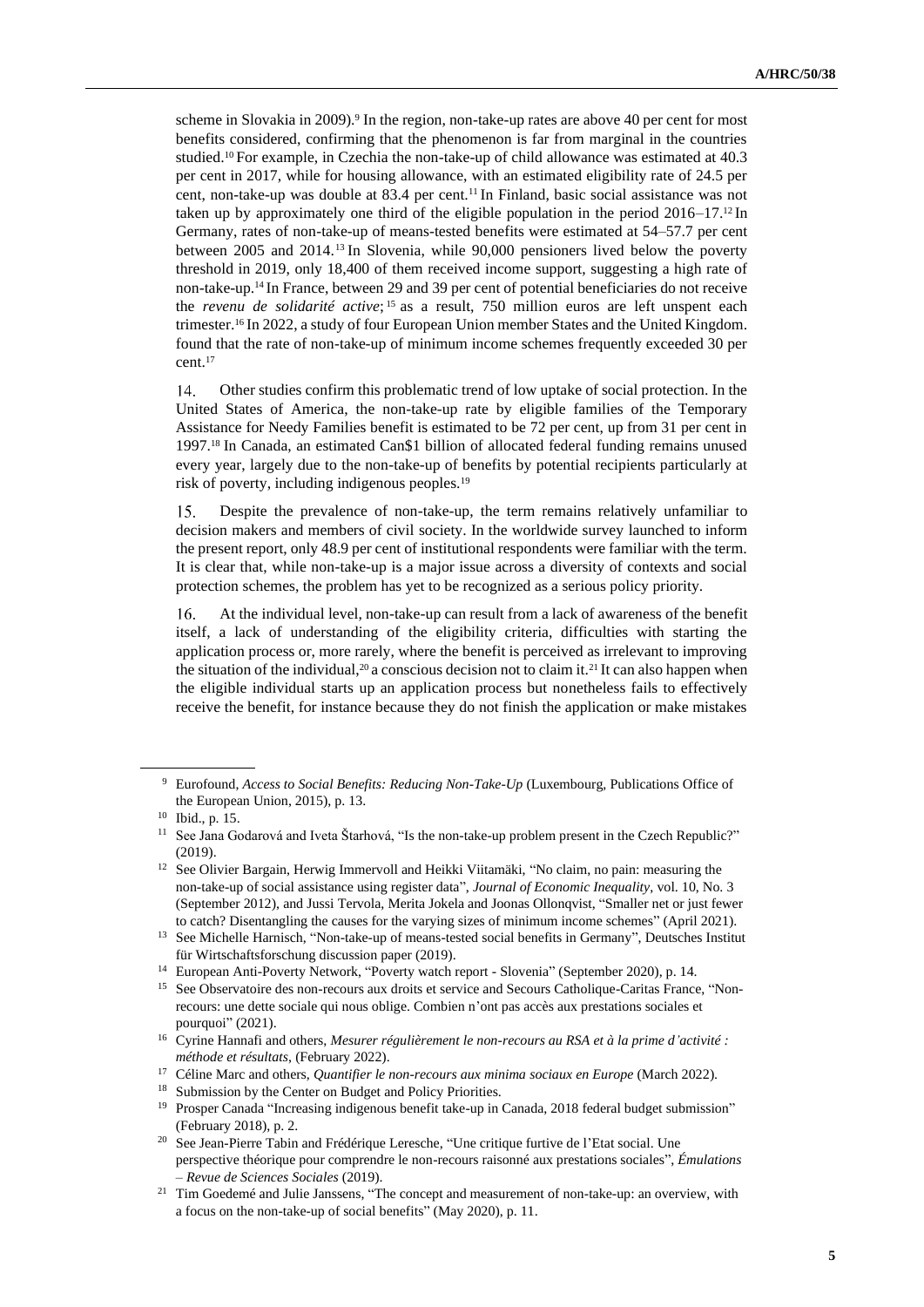in the process, or because the administration produces errors or fails to disburse the benefit correctly.<sup>22</sup>

17. Factors located within social services or public administrations include a failure to inform beneficiaries about their rights, the imposition of hurdles in the name of detecting potential fraud or stigmatizing claimants. Finally, non-take-up can have its source in the design of the social protection scheme itself, for instance in the kind of documentation or conditionalities it requires.

Regardless of the reasons, non-take-up is a failure of the social protection system, not 18. of the individual. Addressing it should be a priority for all social security administrations.

## **III. Crushing costs of non-take-up**

In previous reports, the Special Rapporteur has shown that social protection should be 19. seen not as a cost but rather as an investment: it enhances resilience against shocks; it creates an inclusive economy; and its multiplier effects benefit all groups across society.<sup>23</sup> However, when benefits fail to reach their intended population, social protection is weakened in its ability to make a difference, resulting in lower effectiveness, efficiency and equity. There are major short- and long-term costs to non-take-up, imposed on individuals, households and society as a whole. Impacts include reduced incomes and heightened poverty and inequalities, psychological costs and an erosion of trust in the State.

## **A. Reduced incomes and increased poverty and inequalities**

20. At the individual and household levels, non-take-up results in more hardship for those already experiencing financial difficulties. In the United Kingdom, for example, 51.7 per cent of individuals who did not seek to claim Universal Credit and 54.1 per cent of those who wrongly thought they were ineligible for it during the COVID-19 pandemic experienced a reduction in their incomes of at least 10 per cent, while only 32.9 per cent of the general public (excluding benefit claimants) saw their incomes fall.<sup>24</sup>

21. Non-take-up takes its toll on society as a whole too.<sup>25</sup> In the long run, governments and the societies they govern will have to pay the price for leaving vulnerable groups behind through increased expenditures on health care and anti-poverty programmes. The long-term costs of non-take-up for society include those related to health care, when individuals are unable to obtain health care and must seek emergency treatment later on, and to growing levels of child poverty, which can have long-term impacts on children's health and thus increased budgetary costs in the long run.<sup>26</sup> In fact, one study in the United Kingdom found that £4 billion could be saved in public spending if take-up of the country's Pension Credit was increased to 100 per cent.<sup>27</sup> The lesson is clear: non-take-up is expensive for individuals, governments and society at large, and addressing it is within reach.

### **B. Psychological impacts**

Respondents to the worldwide survey pointed to the psychological impacts of 22. experiencing non-take-up, including an increased sense of insecurity, as well as feelings of helplessness, isolation, depression and even suicide. All of these impacts, in turn, increase

<sup>22</sup> Ibid.

<sup>23</sup> [A/HRC/47/36,](http://undocs.org/en/A/HRC/47/36) paras. 22–32.

<sup>&</sup>lt;sup>24</sup> Ben Baumberg and others, "Non-take-up of benefits at the start of the COVID-19 pandemic" (2021), p. 19.

<sup>&</sup>lt;sup>25</sup> See Manos Matsaganis, Alari Paulus, and Holly Sutherland, "The take up of social benefits" (2008).

<sup>26</sup> [A/76/177,](http://undocs.org/en/A/76/177) paras. 7–12.

<sup>&</sup>lt;sup>27</sup> Donald Hirsch and Juliet Stone, "The cost of pensioner poverty and non-take-up of pension credit" (September 2020), p. 23.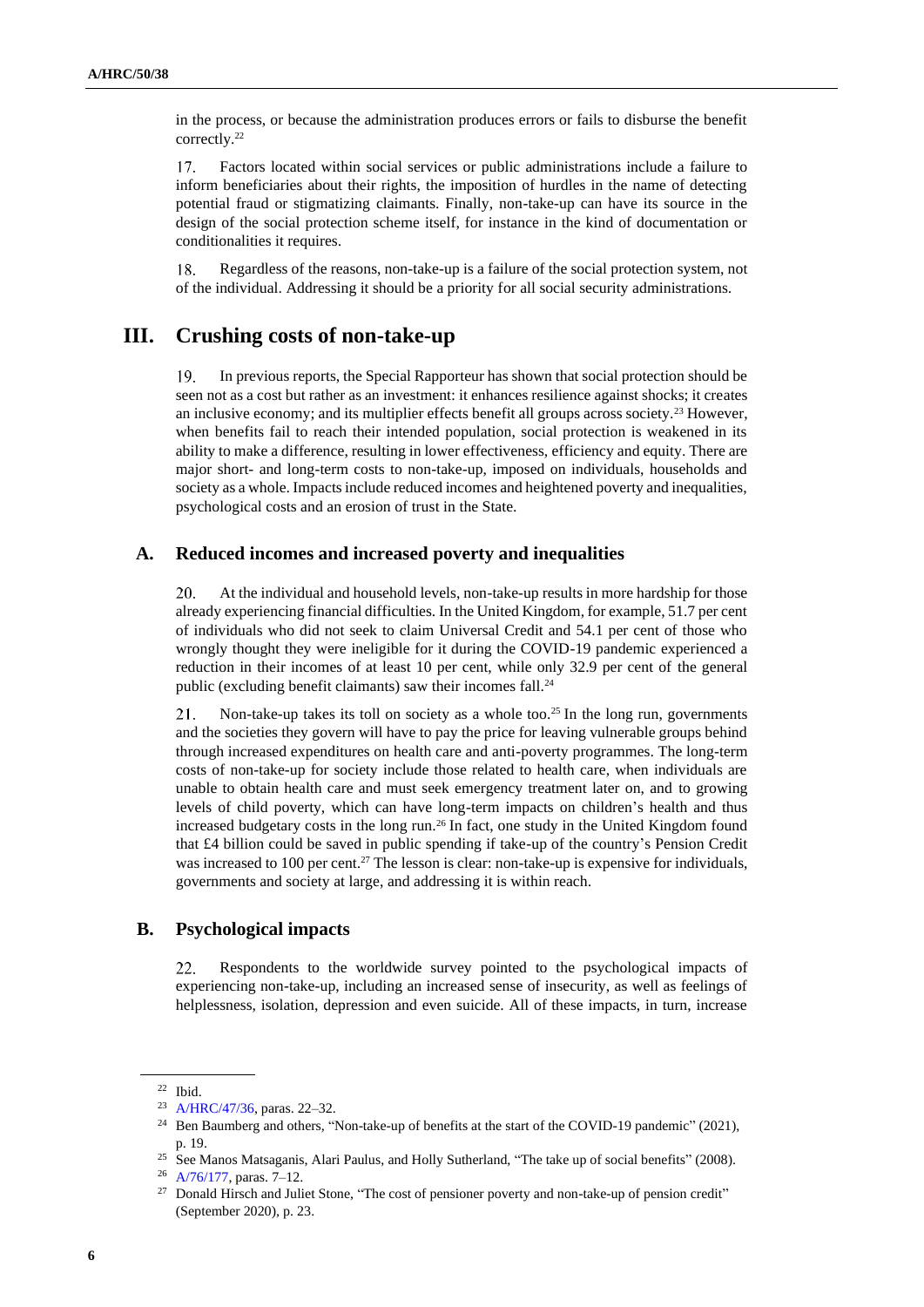the risk of non-take-up.<sup>28</sup> In the United Kingdom, levels of anxiety between July and August 2020 were found to be significantly higher among those who did not seek to claim and those who thought they were ineligible for Universal Credit, compared to anxiety levels among the general public.<sup>29</sup>

### **C. Erosion of trust in the State**

23. Erosion of trust in the State is a real risk, with non-take-up occurring, as it does, on such a large scale.<sup>30</sup> As an interface between the State and society, social protection mechanisms are the most visible face of governments in action. Where non-take-up results from the attitude of social services or from administrative negligence, it may cause frustration, a loss of trust between rights holders and public institutions and the breakdown of the social contract between rights holders and their governments.<sup>31</sup> Public support for robust social protection systems financed through general taxation may decline. Tackling non-take-up can therefore restore lost confidence in the ability for States to better the lives of the population.

## **IV. Obstacles to rights-based social protection**

24. Although much progress has been made in recent decades in extending social protection and anchoring it in national legislation,<sup>32</sup> gaps in coverage remain significant, with people falling through the holes of social protection schemes due to legal exclusion and excessive targeting.<sup>33</sup>

25. While legal exclusion is traditionally considered a distinct phenomenon from nontake-up, both impede the implementation of the right to social security. They can also combine their impacts, for example when informal workers or undocumented migrants do not dare to claim their rights to social protection because they fear sanctions or deportation, in the absence of a firewall between social services or labour inspectorates and law enforcement. <sup>34</sup> A social protection system designed to exclude cannot be considered in compliance with article 9 of the International Covenant on Economic, Social and Cultural Rights. In particular, excessive targeting increases the complexity of procedures and transforms social workers and administrators into gatekeepers of the system, tasked with avoiding fraud by "undeserving" applicants. Increased complexity entails considerable transaction costs and reduces take-up by eligible claimants.<sup>35</sup> These exclusionary obstacles run contrary to article 9, as interpreted by the Committee on Economic, Social and Cultural Rights.<sup>36</sup>

#### **A. Exclusion from social protection**

Individuals can be excluded from social protection for a variety of reasons, but two 26. particularly prevalent obstacles are highlighted here: first, targeting and exclusion errors in

<sup>28</sup> See Barbara Lucas and Catherine Ludwig, "Non-recours aux aides sociales et santé perçue", *REISO. Revue d'information sociale*, 11 November 2019.

<sup>&</sup>lt;sup>29</sup> Ben Baumberg and others, "Non-take-up of benefits at the start of the COVID-19 pandemic", p. 25.

<sup>30</sup> See Héléna Revil, "Quand les implications multiples du non-recours aux soins catalysent une critique du système sanitaire et social", *Swiss Journal of Sociology*, vol. 47, No. 2 (2021).

<sup>&</sup>lt;sup>31</sup> See Stephen Kidd and others, "The social contract and the role of universal social security in building trust in government" (November 2020).

<sup>32</sup> ILO, *World Social Protection Report 2020–*22, p. 43.

<sup>33</sup> Christina Behrendt, *At the Margins of the* Welfare *State: Social Assistance and the Alleviation of Poverty in Germany, Sweden and the United Kingdom* (London, Routledge, 2018), ch. 7.

<sup>34</sup> [A/HRC/26/35,](http://undocs.org/en/A/HRC/26/35) para. 101, an[d E/C.12/2017/1,](http://undocs.org/en/E/C.12/2017/1) paras. 12–13.

<sup>&</sup>lt;sup>35</sup> Henrik Jacobsen Kleven and Wojciech Kopczuk, "Transfer program complexity and the take up of social benefits", *American Economic Journal: Economic Policy*, vol. 3, No. 1 (February 2011).

<sup>36</sup> See Committee on Economic, Social and Cultural Rights, general comment No. 19 (2007), especially paras. 4, 16, 30, 34, 36–39, 44 and 51.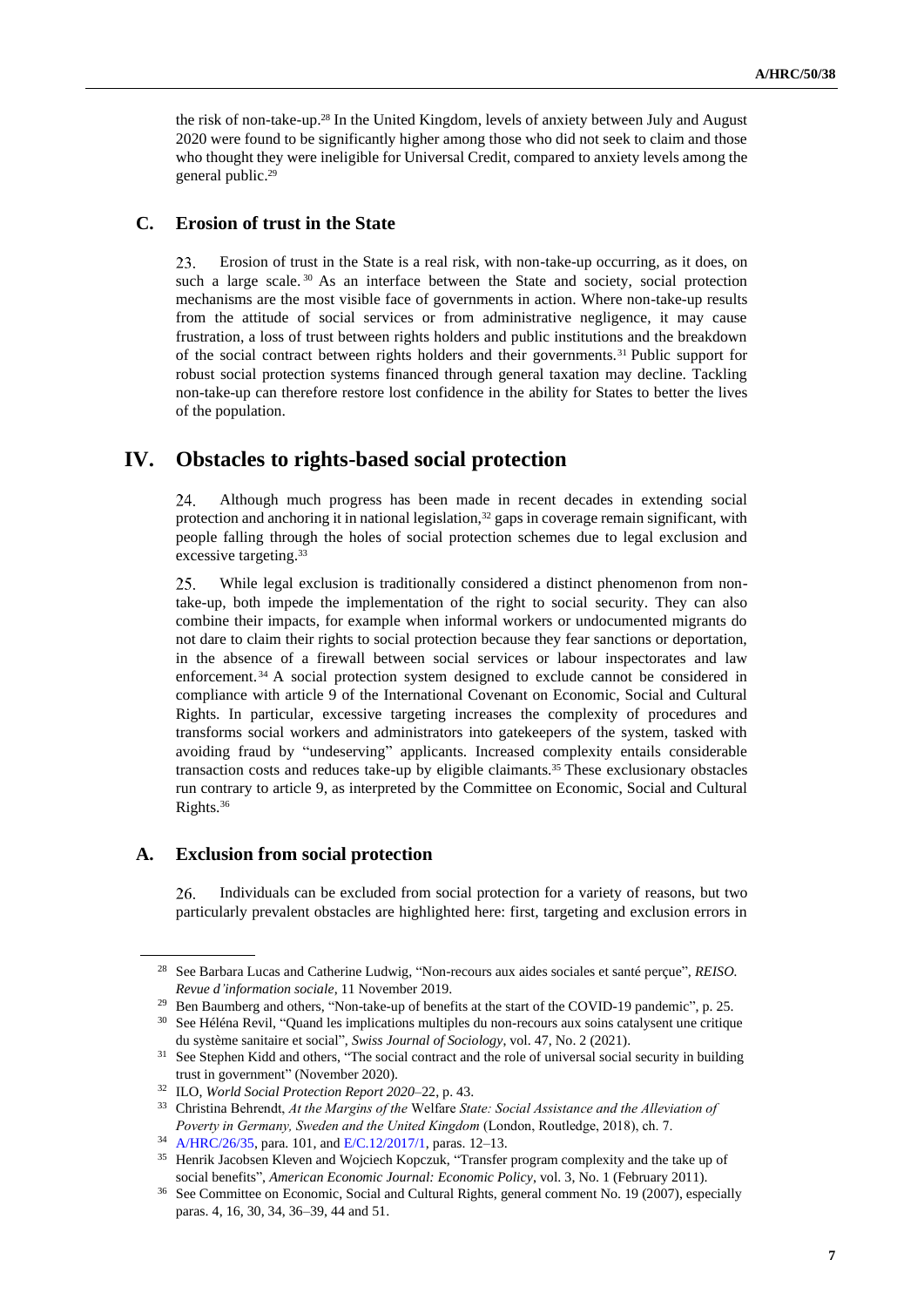social registries remain significant; second, lack of citizenship and problems with birth registration prevent many groups from benefiting from social protection.

#### **Exclusion from social registries**

Social registries are a common tool used to identify and record households eligible 27. for social protection in low- and middle-income countries, particularly in the Global South. These registries involve enumerators visiting households, collecting data and determining, on the basis of specific indicators, whether or not they are eligible for inclusion in the registry. Most social registries operate through proxy means testing, where data are collected as a proxy for household income. Applying for social protection benefits is often conditional upon being included in such registries. For example, in Guatemala inclusion in the country's social registry is a condition for accessing 108 social protection schemes; in Chile, the social registry is used to determine eligibility for 80 social protection programmes.<sup>37</sup>

28. Several crucial problems exist with respect to the effectiveness of social registries in identifying the poorest households and therefore in guaranteeing their right to social security.

29. First, enumerators can never succeed in reaching all households when they collect data to populate the social registry. For example, households and individuals that are difficult to access because they live in remote areas or in precarious or temporary housing may be left out. Half of the 52 countries with social registries for which data is available have a coverage of below 20 per cent of households.<sup>38</sup> That is the paradox of social registries: while meant to facilitate eligibility for social protection schemes, they exclude those who may need the benefits the most.

30. Secondly, inclusion and exclusion errors are very common in proxy means testing. In the Keluarga Harapan scheme in Indonesia, an estimated 85 per cent of the poorest 20 per cent of the population are excluded; in Pakistan, 79 per cent of the poorest 20 per cent of people are excluded from the Benazir Income Support Programme; in India's Indira Gandhi National Old Age Pension Scheme, 68 per cent of the poorest 20 per cent are excluded.<sup>39</sup> Such high levels of exclusion are the result of ill-conceived attempts to narrowly target beneficiaries. In fact, schemes with broader coverage have much lower levels of error in targeting.<sup>40</sup>

 $31.$ Thirdly, social registries provide a static picture of potential beneficiaries and are infrequently updated because of the high costs associated with such updates. By their nature, social registries miss any fluctuations that can occur in a household's situation and income, where poor households that experience an improvement will remain eligible for social protection benefits they may no longer need, while households previously above the poverty line who have experienced a reduction in income will remain excluded. Given the dynamic nature of poverty, social registries as currently conceived remain a largely inadequate tool to eradicate it.

#### **Lack of official identification, birth registration and/or nationality**

32. Target 16.9 of the Sustainable Development Goals explicitly calls on States to provide legal identity for all, including birth registration, by 2030. Formal identification of potentially eligible beneficiaries is typically required in order to benefit from social protection, yet an estimated 1.1 billion people around the world lack legal identity, $41$  which effectively bars them from benefiting from social protection programmes.<sup>42</sup>

<sup>&</sup>lt;sup>37</sup> Stephen. Kidd, Diloá Athias and Idil Mohamud, "Social registries: a short history of abject failure" (June 2021), p. 5.

<sup>38</sup> Ibid., p. 13.

<sup>39</sup> Stephen Kidd and Diloá Athias, *Hit and Miss: an Assessment of Targeting Effectiveness in Social Protection with Additional Analysis*, (June 2020), p. 38.

<sup>40</sup> Ibid., p. 27.

<sup>&</sup>lt;sup>41</sup> Privacy International, "Exclusion by design: how national ID systems make social protection inaccessible to vulnerable populations" (March 2021).

<sup>42</sup> [A/74/493,](http://undocs.org/en/A/74/493) para. 11.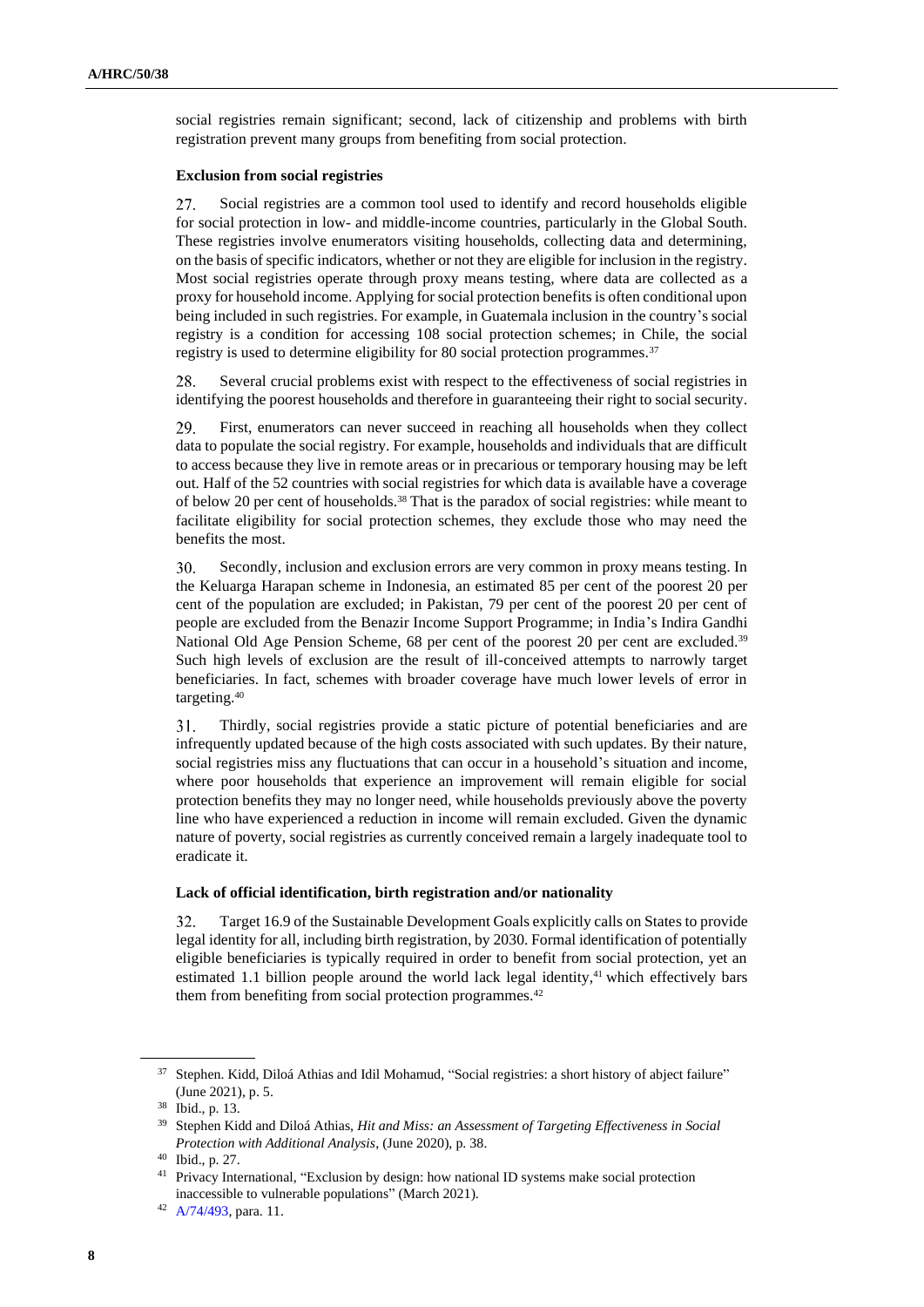33. In some countries, lack of registration at birth is the main obstacle. Only 45 per cent of children are registered at birth in sub-Saharan Africa,<sup>43</sup> but the same phenomenon plagues other regions too. For example, among the poorest 30 per cent of households in Indonesia, 71 per cent of children aged less than 1 did not have a birth certificate in 2012–2013 and 88 per cent of adults aged over 18 remained unregistered.<sup>44</sup> In Bangladesh, World Bank data show that only 56 per cent of the population is registered,<sup>45</sup> an issue that has been raised as a concern by the Committee on Economic, Social and Cultural Rights because it limits access to social security benefits, health care and education.<sup>46</sup>

Although donor-driven initiatives to develop digital identification systems have the 34. potential to make registration easier, some remain highly exclusionary. In Uganda, for example, between 23 and 33 per cent of the country's adult population have not received a national identity card.<sup>47</sup> As long as such situations persist, digital identity systems should not be a prerequisite for benefiting from social protection schemes and when they are set up, they should be designed in a way that is inclusive. Alternative forms of identification, including passports, driving licences, voter identities or birth certificates should be accepted until all individuals receive digital identity cards.<sup>48</sup>

35. Administrative errors in documentation can also result in the exclusion of otherwise eligible individuals from certain social protection benefits. <sup>49</sup> For many individuals and households experiencing poverty, rectifying mistakes in official documentation can entail prohibitively high costs in administrative and travel fees.

36. Stateless persons, refugees and migrants are other groups of potential beneficiaries who may not have the required identification documents. In Jordan, non-Jordanians are eligible to receive support through *zakat*, a means-tested social assistance scheme, but the application requirements, which include a passport or family book, prevent many of the most vulnerable non-national families from accessing this support if they left their country of origin without documentation.<sup>50</sup>

## **B. Workers in the informal economy: compounding legal exclusion with non-take-up**

37. Worldwide, over 60 per cent of workers, some 2 billion individuals, make their living in the informal economy,<sup>51</sup> where they experience higher risks of poverty as a result of lower, more unstable incomes and a lack of social protection. Informal workers are often excluded from social insurance schemes based on traditional models of a worker in a stable employment relationship, with a regular wage and a long-term contract.<sup>52</sup> They also tend to have lower contributory capacities and are often unable to regularly contribute the same amounts, as their incomes can vary over time. In the case of own-account (self-employed) informal sector workers, the burden is even more difficult to bear, as they are also responsible for paying employers' contributions. Informal economy workers also tend to be excluded

<sup>43</sup> See https://data.worldbank.org/indicator/SP.REG.BRTH.ZS?locations=ZG.

<sup>44</sup> Cate Sumner and Santi Kusumaningrum, *AIPJ Baseline Study on Legal Identity. Indonesia's Missing Millions* (2015), p. 2.

<sup>45</sup> See https://data.worldbank.org/indicator/SP.REG.BRTH.ZS?locations=BD.

<sup>46</sup> [E/C.12/BGD/CO/1,](http://undocs.org/en/E/C.12/BGD/CO/1) paras. 47–48.

<sup>47</sup> Center for Human Rights and Global Justice, Initiative for Social and Economic Rights and Unwanted Witness, *Chased Away and Left to Die: How a National Security Approach to Uganda's National Digital ID has Led to Wholesale Exclusion of Women and Older Persons* (June 2021).

<sup>48</sup> Ibid., p. 75.

See Extreme Poverty Research Group, "Extreme poor Adivasis and the problem of accessing social safety nets" (October 2011), p. 15.

<sup>50</sup> Anna Carolina Machado, Charlotte Bilo and Imane Helmy, "The role of *zakat* in the provision of social protection: a comparison between Jordan, Palestine and Sudan" (2018), p. 14.

<sup>51</sup> ILO, *World Social Protection Report 2020–22*, p. 49.

<sup>52</sup> ILO, *Extending Social Security to Workers in the Informal Economy: Lessons from International Experience* (2019), p. 127.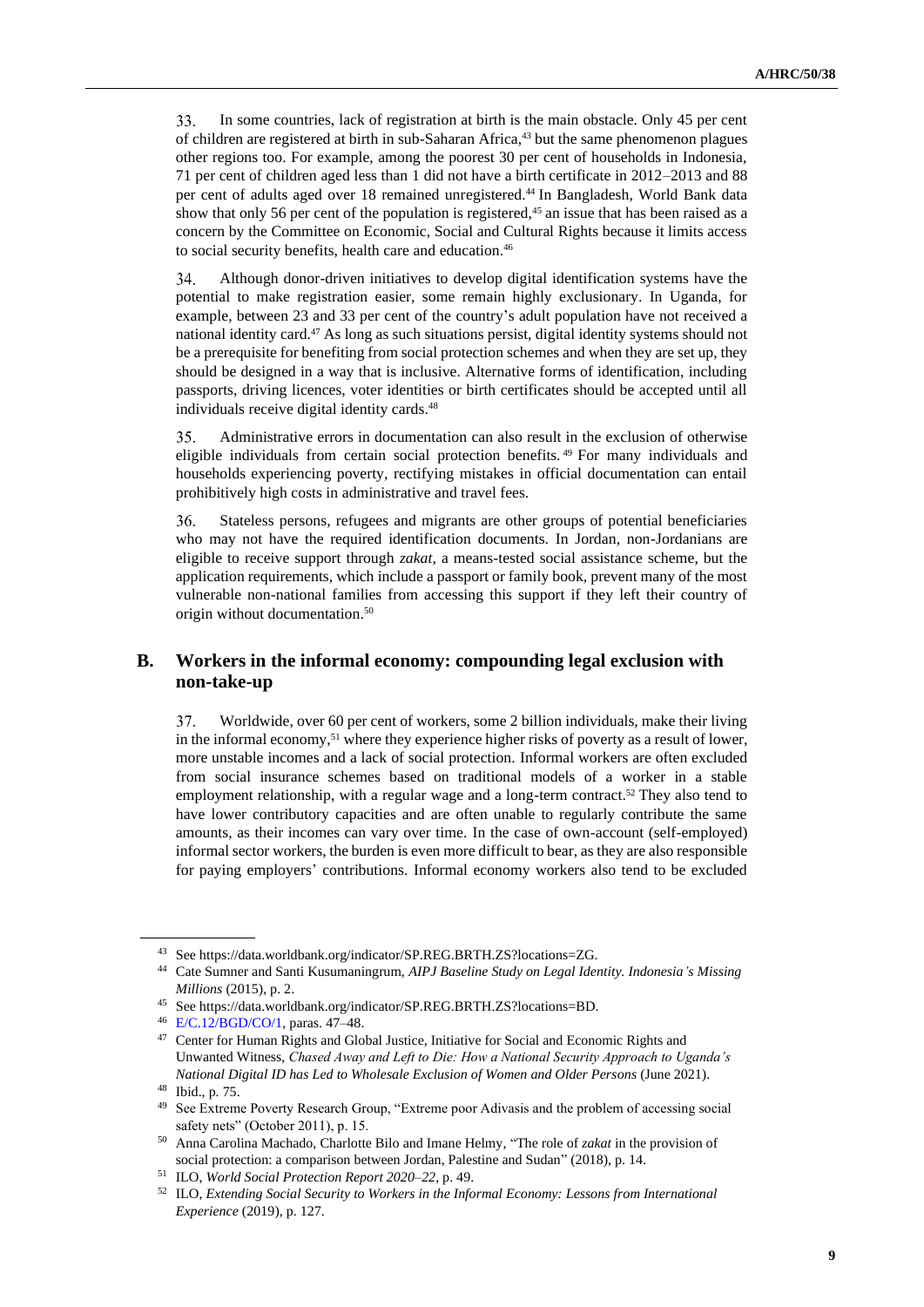from poverty-targeted social assistance and safety net programmes, as they are not considered vulnerable enough and are referred to as the "missing middle".

38. Including informal workers in social protection systems requires overcoming a number of obstacles.<sup>53</sup> Some are very practical. Long distances to welfare offices can be expensive, time-consuming and involve indirect costs such as foregone earnings. For agricultural workers, these concerns tend to be even greater, as factors such as remoteness or illiteracy make registration and payment of contributions more difficult and costlier. Due to seasonality, agricultural workers also frequently shift from workplace to workplace, from employer to employer and from waged employment to self-employment (and vice versa). This mobility demands greater attention from institutions to make sure changes are timely reflected in records to prevent irregularities or breaks in contribution patterns.

39. Overly demanding administrative procedures and their sometimes prohibitively high costs also undermine the successful implementation of social security in the informal sector by discouraging workers and employers from registering. The use of separate registration procedures for social security schemes and the complexity of forms are a challenge for informal workers, particularly those with low levels of education. Meanwhile, own-account workers and informal sector enterprises, especially when they are micro- or small enterprises who do not have specialized staff to deal with social security matters, have limited resources to deal with complex and time-consuming administrative processes. As a result of these obstacles, workers in the informal economy are excluded from social protection both in law and in practice.

40. To address these challenges, States should seek to combine both contributory and noncontributory schemes into integrated "two-track" social protection strategies to achieve universal coverage. The respective contributory capacities of different groups of the population should be considered by financing through taxes what workers cannot provide in social contributions, as recommended by the Committee on Economic, Social and Cultural Rights.<sup>54</sup>

41. As the transition from the informal to the formal economy is encouraged, social insurance schemes should be extended gradually to workers in the informal economy, as recommended by human rights bodies<sup>55</sup> and by ILO in its Transition from the Informal to the Formal Economy Recommendation, 2015 (No. 204). <sup>56</sup> To facilitate that transition, administrative procedures, benefits and contributions may have to be adapted. Effective sanctions against tax evasion and the avoidance of social contributions, as well as stronger labour inspectorates protecting workers' rights in the informal sector, could go hand in hand with incentives to encourage formalization. For example, compliance costs could be reduced through simplified regimes for the assessment of contributions and tax payments. Access to public procurement and financial services could be facilitated for businesses that transition to formality. In contrast, any attempt to reduce labour protections for workers in the formal sector, in order to make formalization more desirable for employers, should be considered a retrogressive measure that could only be justified under strict conditions.<sup>57</sup>

### **C. Initial hurdles leading to non-take-up**

42. The low levels of protection afforded by schemes, or their unpredictable disbursement, can lead individuals to consider that the social protection benefit is not useful and therefore not worth the costs involved in applying, even when they know about the

<sup>53</sup> Paragraphs 38–39 are based on ILO, *Extending social security to workers in the informal economy*, pp. 14–15, 19, 92 and 98–99.

<sup>54</sup> General comments No. 19 (2007), para. 51, and No. 23, para. 64. See also ILO, *Extending social security to workers in the informal economy*, p. 19.

<sup>55</sup> Committee on Economic, Social and Cultural Rights, general comments No. 19 (2007), para. 34, and No. 23 (2016), paras. 47 (d), 54 and 60.

<sup>56</sup> Paras. 22–27.

<sup>57</sup> Committee on Economic, Social and Cultural Rights, general comment No. 3 (1990), para. 9.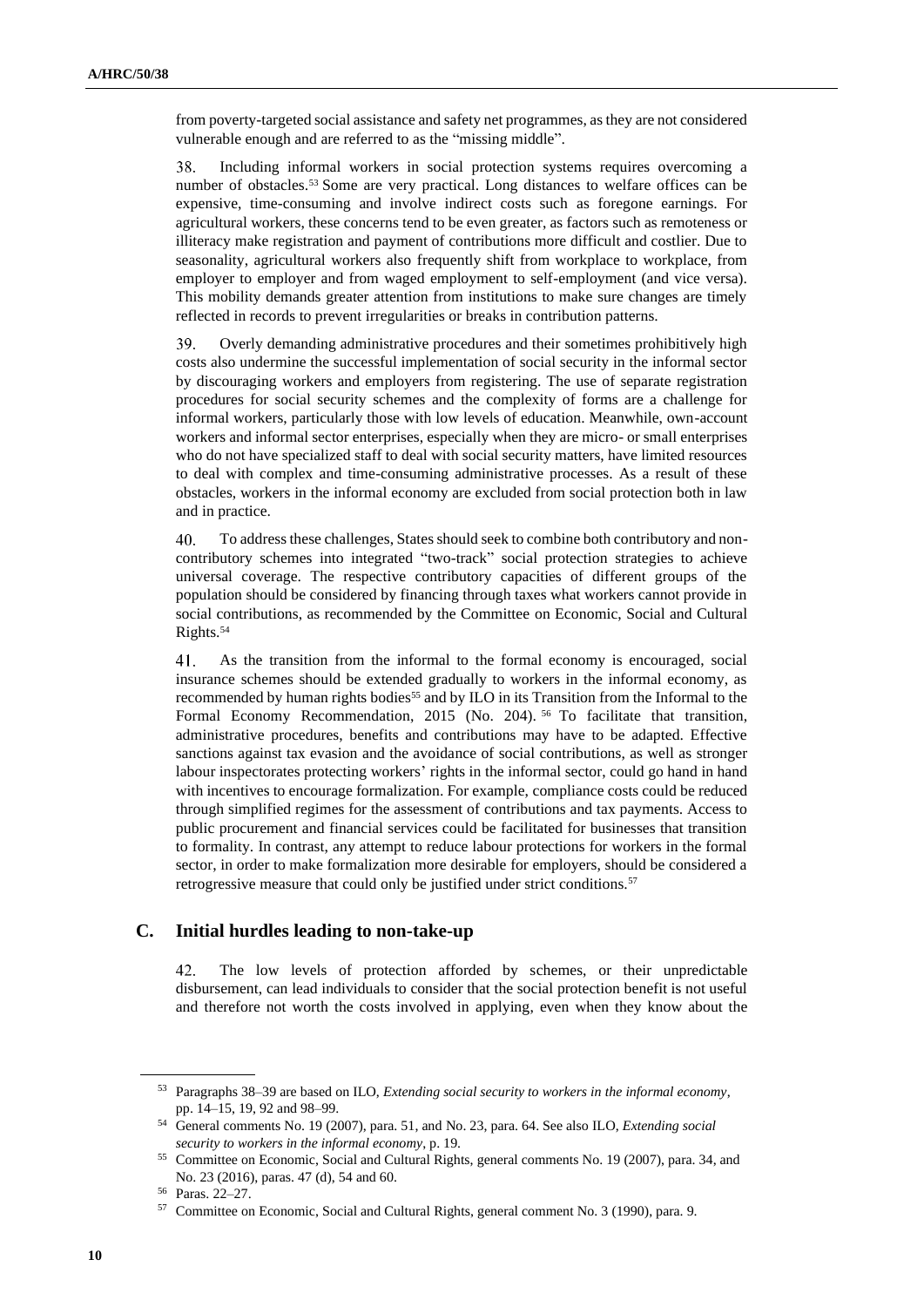procedure and how to follow it. In Germany for instance, a 20 per cent increase in expected benefits would be projected to increase take-up by about 6 per cent. <sup>58</sup>

Even when they are theoretically eligible to receive social protection benefits and even 43. where the benefits of applying outweigh the costs, individuals face crippling initial obstacles when attempting to engage with social protection systems. These hurdles include a lack of awareness of the benefits themselves (especially due to language and literacy barriers), lack of information about eligibility criteria, difficulties with completing application forms, low amounts or unpredictable disbursements and stigmatization when engaging with public administrations.

#### **Lack of awareness of benefits**

44. Lack of awareness of the existence of social protection schemes is the single most frequent type of non-take-up, based on the results of the worldwide survey. The most vulnerable, marginalized groups are most likely not to be made aware of the benefits to which they are entitled, due to poor outreach by governments and a lack of information tailored to actual levels of education and literacy. Literacy rates tend to be lower among poor, older or rural populations and among women. For example, in Haiti approximately 90 per cent of women aged above 65 are illiterate.<sup>59</sup> In the neighbouring Dominican Republic, illiteracy rates in rural areas (12.8 per cent) are more than double the rates in urban areas (6 per cent).<sup>60</sup>

45. Language can also be a barrier. In Colombia, for example, information on the country's registration system for social benefits is available only in Spanish. Failure to provide information in other languages represents an obstacle for indigenous peoples whose primary language is not Spanish.

Beyond seeking to improve the literacy rates of vulnerable groups and increasing the 46. number of languages in which information is available, governments must do much more to communicate proactively on the social protection benefits they provide. In France, 55 per cent of respondents to a survey conducted in 2011 reported that they received most of their information on the *revenu de solidarité active* from television and radio, while only 13 per cent said the administration or civil society were their main source of information.<sup>61</sup> In Jordan, 67 per cent of people had heard about the *Takaful* programme through word of mouth, while only 21 per cent had learned about it from television and 18 per cent through social media.<sup>62</sup>

#### **Information about how to apply**

47. Even when eligible individuals are aware of the existence of social protection schemes, they may not know how to apply or enrol in them, or whether they meet the eligibility criteria. This too appears to be a major reason for non-take-up across the countries studied. In Ghana, for example, only 45.4 per cent of respondents to a survey conducted by the United Nations Children's Fund (UNICEF) knew how to enrol in the country's flagship social protection programme, <sup>63</sup> a finding confirmed by respondents to the worldwide survey from Ghana. In Pakistan, low levels of literacy among women led to only 30.5 per cent of women finding the information easy to understand in a given district, compared with 80.2 per cent of men.<sup>64</sup> Equally, most people knew about at least one social protection programme,

<sup>58</sup> Regina T. Riphahn, "Rational poverty or poor rationality? The take-up of social assistance benefits" (March 2000), p. 23.

<sup>59</sup> See https://haiti-literacy.org/literacy-in-haiti/.

<sup>60</sup> Oficina Nacional de Estadística, "El analfabetismo en República Dominicana: a través de la Encuesta nacional de Hogares de Propósitos Múltiple (ENHOGAR-2016)" (2018).

<sup>61</sup> Pauline Domingo and Muriel Pucci, "Les vecteurs du non-recours au revenu de solidarité active du point de vue de l'usager," *Informations sociales* vol. 178, No. 4 (2013).

<sup>62</sup> UNICEF and National Aid Fund, *National Aid Fund Takaful Programme - Baseline Report* (July 2020), p. 23.

<sup>63</sup> Abdul-Gafaru Abdulai and others, *Citizens' Knowledge and Perceptions about Poverty, Vulnerability Rights and Social* Protection *in Ghana: a Baseline Study* (May 2021), p. 25.

<sup>64</sup> Rabia Tabassum, Shehryar Khan Toru and Mohsin Ali Kazmi, *Knowledge Attitude and Practice Survey on Social Protection Schemes in Selective Districts* (2017), p. 19.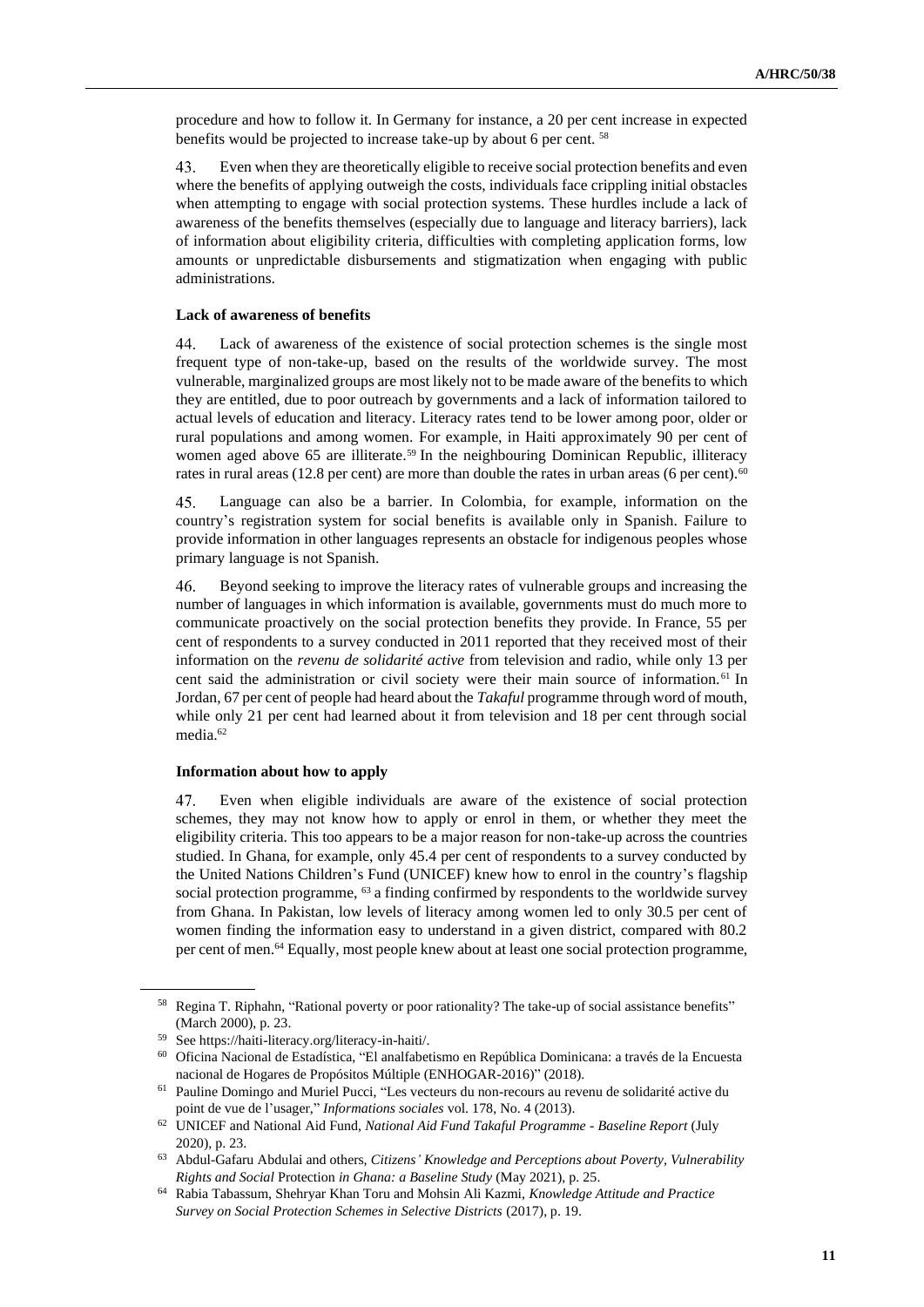but only 49 per cent knew how to register for it.<sup>65</sup> In the United Kingdom, an estimated 280,000 to 390,000 individuals wrongly thought they were ineligible for Universal Credit between June and August 2020, leading to substantial levels of non-take-up.<sup>66</sup>

48. Certain promising practices seek to address this. In Finland, the Government sent out information and an application form to a segment of the elderly population when the pension guarantee was first established, which had a bigger impact on those who were older and those who were uncertain about their eligibility.<sup>67</sup> In countries such as Belgium, providing targeted information to potentially eligible households has proven effective in increasing take-up, with impacts remaining significant over time.<sup>68</sup> In the United Kingdom, Citizens Advice offices provide information to potential beneficiaries. According to the results of the worldwide survey, in countries such as Canada and Kenya, large-scale information campaigns have been implemented, including targeted outreach to vulnerable groups (indigenous peoples and widows, respectively), or, as in Thailand, through the use of different languages.

#### **Complex application procedures**

49. Even when information about application processes and eligibility criteria is clear, difficulties with completing an application may prevent individuals from claiming social protection benefits. In particular, gathering the correct documentation to apply for a benefit may prove costly and time-consuming for eligible beneficiaries. For example, in Kyrgyzstan, to receive a benefit, applicants must visit the Department of Social Protection at least three times.<sup>69</sup> In rural areas, the cost of gathering documents is about 15 per cent of the average monthly benefit and in urban areas this rises to 80 per cent.<sup>70</sup>

50. In Spain, the recently established national minimum income scheme, *ingreso mínimo vital*, has been granted to only 23 per cent of applicants.<sup>71</sup> Almost 20 per cent of rejections were due to incomplete or duplicated documentation being presented, <sup>72</sup> suggesting that overly complicated procedures can lead to a high degree of secondary non-take-up.

51. Applying for benefits online can be hugely challenging for large sections of the population. While digitization of social protection may present advantages for reducing nontake-up, it also implies that digital literacy is becoming increasingly crucial, which creates obstacles for certain groups.<sup>73</sup> In Greece, 46.9 per cent of older adults have no experience of using a computer.<sup>74</sup> In Indonesia, adults in the top decile are over five times more likely to have access to the Internet than those in the lowest decile.<sup>75</sup> In France, 53.8 per cent of survey respondents reported having difficulties in completing administrative processes online. <sup>76</sup> Having poor digital skills (difficulties in using computers, phone and the Internet) was

<sup>65</sup> Ibid., p.18.

<sup>66</sup> See Ben Baumberg and others, "Non-take-up of benefits at the start of the COVID-19 pandemic".

 $67$  Tuomas Matikka, and Tuuli Paukkeri, "Does information increase the take-up of social benefits? Evidence from a new benefit program" (2016), p. 2.

<sup>68</sup> See Raf Van Gestel and others, "A reminder to pay less for healthcare: take-up of increased reimbursement in a large-scale randomized field experiment" (2017).

<sup>69</sup> Emil Tesliuc and others, *Income Support for the Poorest: a Review of Experience in Eastern Europe and Central Asia* (Washington, D. C., World Bank, 2015), p. 109.

<sup>70</sup> Ibid., p. 110.

<sup>71</sup> See https://revista.seg-social.es/-/el-ingreso-m%C3%ADnimo-vital-llega-en-septiembre-a-800.000 personas/en/#:~:text=El%20Instituto%20Nacional%20de%20la,con%20pr%C3%A1cticamente%208 00.000%20personas%20beneficiarias (Spanish only).

<sup>72</sup> Miguel Ángel Gavilanes, "Documentación errónea o incompleta y niveles de renta, los principales motivos de denegación del Ingreso Mínimo Vital", 7 February 2022.

<sup>73</sup> [A/74/493,](http://undocs.org/en/A/74/493) paras. 29–31.

<sup>74</sup> See https://www.oecd.org/skills/piaac/Skills-Matter-Greece.pdf, p. 3.

<sup>75</sup> World Bank, *Beyond Unicorns: Harnessing Digital Technologies for Inclusion in Indonesia* (2021), p. 18.

<sup>76</sup> Observatoire des non-recours aux droits et service and Secours Catholique-Caritas France, "Nonrecours : une dette sociale qui nous oblige. Combien n'ont pas accès aux prestations sociales et pourquoi" (2021).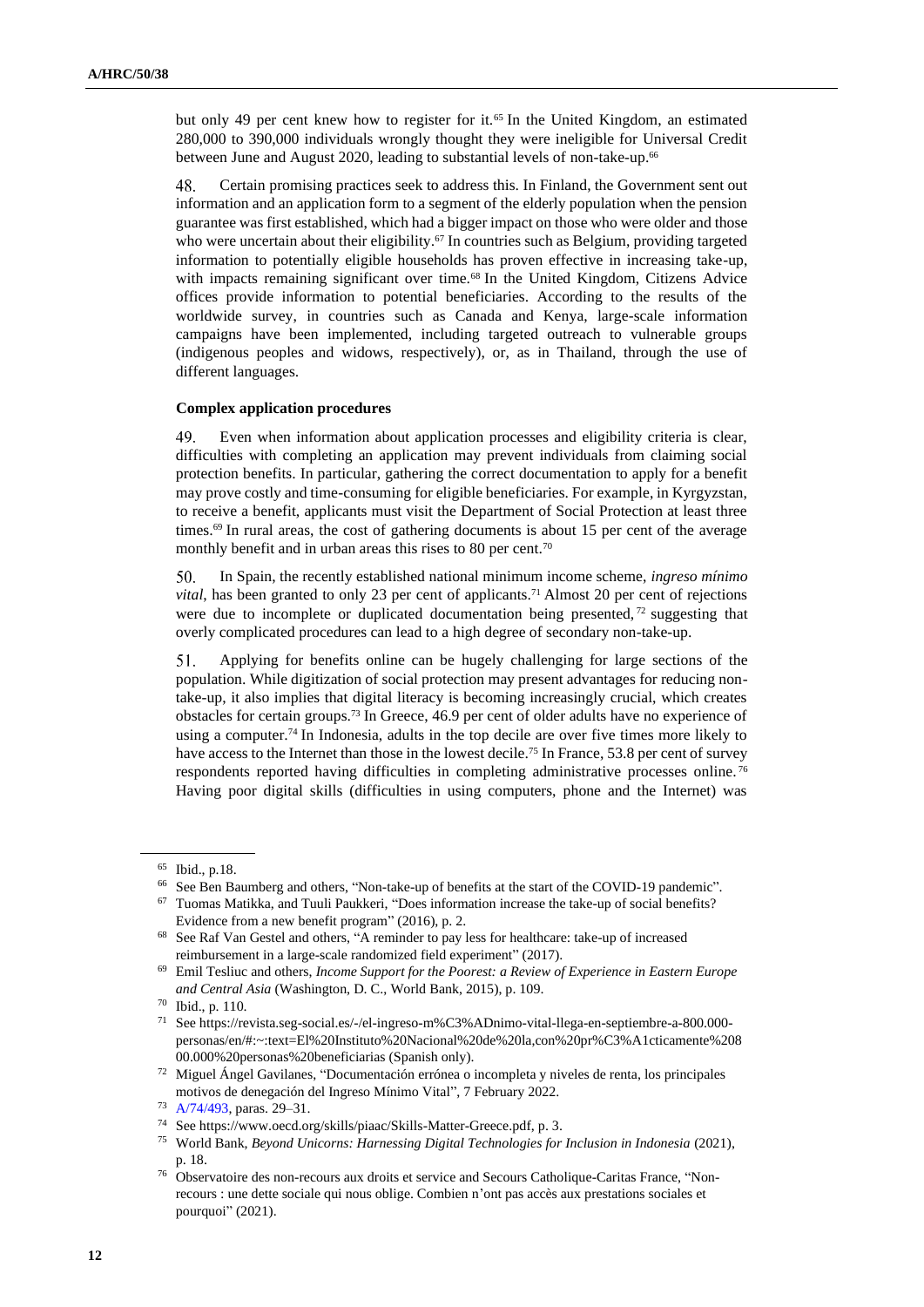identified in the worldwide survey as a clear hindrance to the use of social protection measures.

52. Establishing "one-stop shops" and simplifying application procedures by reducing the number of documents and "hidden conditionalities" required to complete an application can ensure greater accessibility to social protection benefits by persons experiencing poverty. In the worldwide survey, individuals in Ghana, Spain and Thailand considered that simpler application forms would be the most important measure to reduce non-take-up.

53. Houselessness presents specific challenges. In Belgium, a system has been put in place to enable persons without fixed addresses to remain eligible for social protection benefits. They can use a reference address with a local public welfare office (*centre public d'action sociale*) instead of providing a home address. While the number of people with such reference addresses quadrupled between 2006 and 2016, the difficulties involved in obtaining a reference address have also been highlighted.<sup>77</sup>

#### **Stigmatization**

54. Individuals who engage with public social protection administrations typically experience stigmatization, which can discourage them from applying.<sup>78</sup> Stigma can result from a combination of factors, including the lack of privacy and the demeaning experience of having to wait for long periods and engage with sceptical staff.<sup>79</sup> Evidence across several countries shows that a significant proportion of respondents report feeling embarrassed or bothered about claiming benefits. In the United States, for example, approximately half of low-income families considered the application process to be humiliating.<sup>80</sup> In the United Kingdom, non-take-up of Universal Credit during the COVID-19 pandemic may have been caused by stigma, with 41.6 per cent of individuals who thought they were eligible not claiming it because of stigma or perceptions of not deserving it.<sup>81</sup> Equally, 27 per cent of respondents in the United Kingdom reported that a shame-related reason would make them less likely to apply for a benefit if they were in need and eligible.<sup>82</sup>

55. Shame and stigma are particularly important where conditionalities are attached to the provision of social protection, since the implicit (and sometimes quite explicit) narrative underlying such conditionalities is that recipients should be disciplined into improving their behaviour.<sup>83</sup> The design and enforcement of welfare programmes that impose conditionalities on beneficiaries typically characterize claimants as an "underclass" who lack a work ethic, are involved in crime and choose irresponsible lifestyles, for example by exhibiting high rates of single motherhood. <sup>84</sup> By attributing the claimant's reliance on social support to their individual circumstances, rather than the broader structural economic problems of a society, such programmes convey a stigmatizing discourse targeted at the individual rather than their surrounding economic and social context.<sup>85</sup>

56. Shame and stigma are frequently underreported: in a 2012 nationally representative survey in the United Kingdom, only between 5 and 25 per cent of eligible non-recipients cited this as a reason for not benefiting from social protection mechanisms. <sup>86</sup> In the worldwide survey, individual embarrassment and social stigma were not frequently cited among the reasons why eligible individuals do not apply for the benefits to which they were

<sup>77</sup> See Observatoire de la santé et du social Bruxelles-Capitale, *Aperçu du Non-recours aux Droits Sociaux et de la Sous-protection Social en Région Bruxelloise*.

<sup>78</sup> Robert Moffitt, "An economic model of welfare stigma", *American Economic Review*, vol. 73, No. 5 (December 1983).

<sup>79</sup> Ben Baumberg, "The stigma of claiming benefits: a quantitative study", *Journal of Social Policy*, vol. 45, No. 2 (April 2016).

<sup>80</sup> Ibid.

<sup>81</sup> Ben Baumberg and others, "Non-take-up of benefits at the start of the COVID-19 pandemic", p. 11.

<sup>82</sup> See Ben Baumberg, "The stigma of claiming benefits: a quantitative study".

<sup>83</sup> See Ruth W. Grant, *Strings Attached. Untangling the Ethics of Incentives* (Princeton, New Jersey, Princeton University Press, 2012).

<sup>84</sup> Beth Watts and Suzanne Fitzpatrick, *Welfare Conditionality* (London, Routledge, 2018), p. 52.

<sup>85</sup> Ibid.

<sup>86</sup> See Ben Baumberg, "The stigma of claiming benefits: a quantitative study".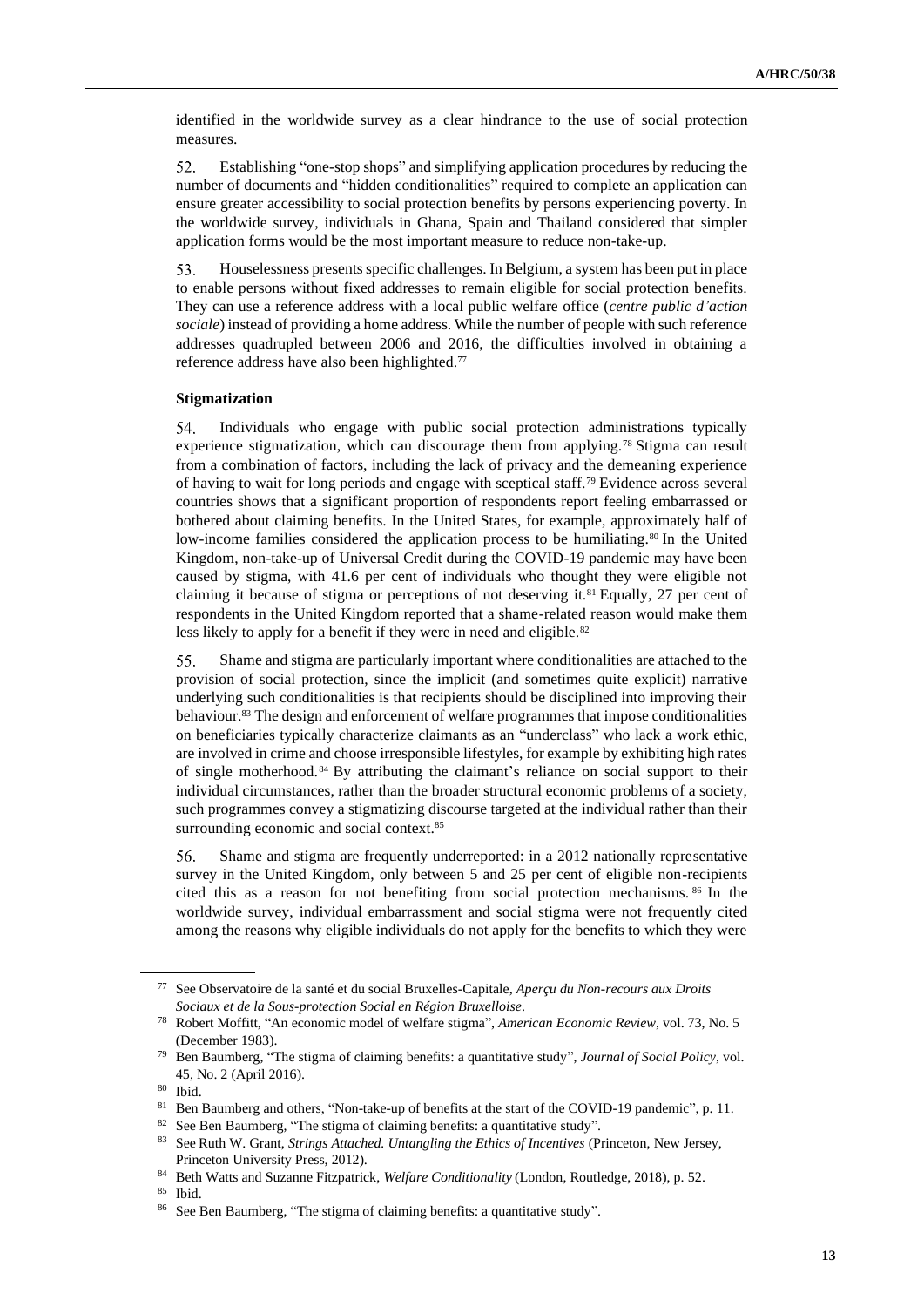entitled. It could well be that the admission of stigma is itself stigmatizing, which points to the limitations of surveys and interviews as methodological tools for studying shame and stigma.

57. States can and must do more to reduce the stigma and shame faced by potential recipients of social protection benefits. First, moving from strictly targeted, means-tested benefits towards universal benefits reduces the shame involved in having to prove that one is sufficiently poor. Universal benefits also tend to build trust and are considered more legitimate than selective, needs-based schemes, because they are built on simpler and more clear-cut rules. <sup>87</sup> Alternatively, affluence-testing could replace means-testing as a methodology in order to exclude individuals or households who declare their income above a specified threshold, as is the case for several benefits in South Africa.

58. Secondly, and most importantly perhaps, social protection should be enshrined as a human right, an entitlement rather than a favour or charity. Considering that stigma will be lower where claimants are seen as entitled to their benefits,<sup>88</sup> States should ensure that social protection is perceived by administrations and other public institutions as a right that each person is entitled to receive. That recognition should translate into public employees treating welfare recipients with dignity and respect and public welfare offices being well-staffed, welcoming and accessible to all.

### **D. Post-application obstacles leading to non-take-up**

59. Even when individuals successfully overcome the obstacles identified above, including a lack of information about benefits and how to access them, other problems such as a lack of funding, physical, technological and administrative barriers, bribery and a lack of or an unclear appeals procedure can all lead eligible individuals not to receive the entitlements to which they have a right.

#### **Insufficient funding**

60. Results from the worldwide survey suggest that across all regions except Europe, the insufficiency of public budgets for granting social protection benefits to all eligible applicants is perceived by institutional respondents as a significant cause of non-take-up. Insufficient public budgets can lead to a situation where an eligible individual applies for a social protection benefit, but the administration responsible for delivering the benefit does not effectively disburse it to the applicant owing to limited funds. For example, in Brazil the *Bolsa Família* programme places a limit on available public funds such that each municipality receives a fixed quota and once it is filled, families can be denied access to the scheme.<sup>89</sup> In Greece, the low awareness of the social solidarity income benefit may be partly due to this phenomenon: one paper suggests that the cautious approach taken by the Government in communicating this social assistance benefit is due to concerns about overspending the allocated budget if too many people apply.<sup>90</sup> When funding is insufficient, the risk increases that social protection measures are allocated to individuals and households on a first-come, first-served basis, or that preferential treatment for relatives or friends is applied, thereby increasing the risk of corruption.

61. In many countries, the proportion of gross domestic product (GDP) devoted to social protection remains inadequate. ILO notes that high-income countries spend on average 16.4 per cent of their GDP on social protection, which is twice as much as upper-middle-income countries, 6 times as much as lower-middle-income countries and 15 times as much as lowincome countries, which spend only 1.1 per cent of their GDP on social protection.<sup>91</sup>

<sup>&</sup>lt;sup>87</sup> See Stephen Kidd and others, "The social contract and the role of universal social security in building trust in government (November 2020).

<sup>88</sup> See Ben Baumberg, "The stigma of claiming benefits: a quantitative study".

<sup>89</sup> Lorraine Wapling, Rasmus Schjoedt and Sarina D. Kidd, *Social Protection and Disability in Brazil*  (February 2020), p. 34.

<sup>&</sup>lt;sup>90</sup> World Bank, "A quantitative evaluation of the Greek social solidarity income" (2019), p. 11.

<sup>91</sup> ILO, *World Social Protection Report 2020–22*, p. 58.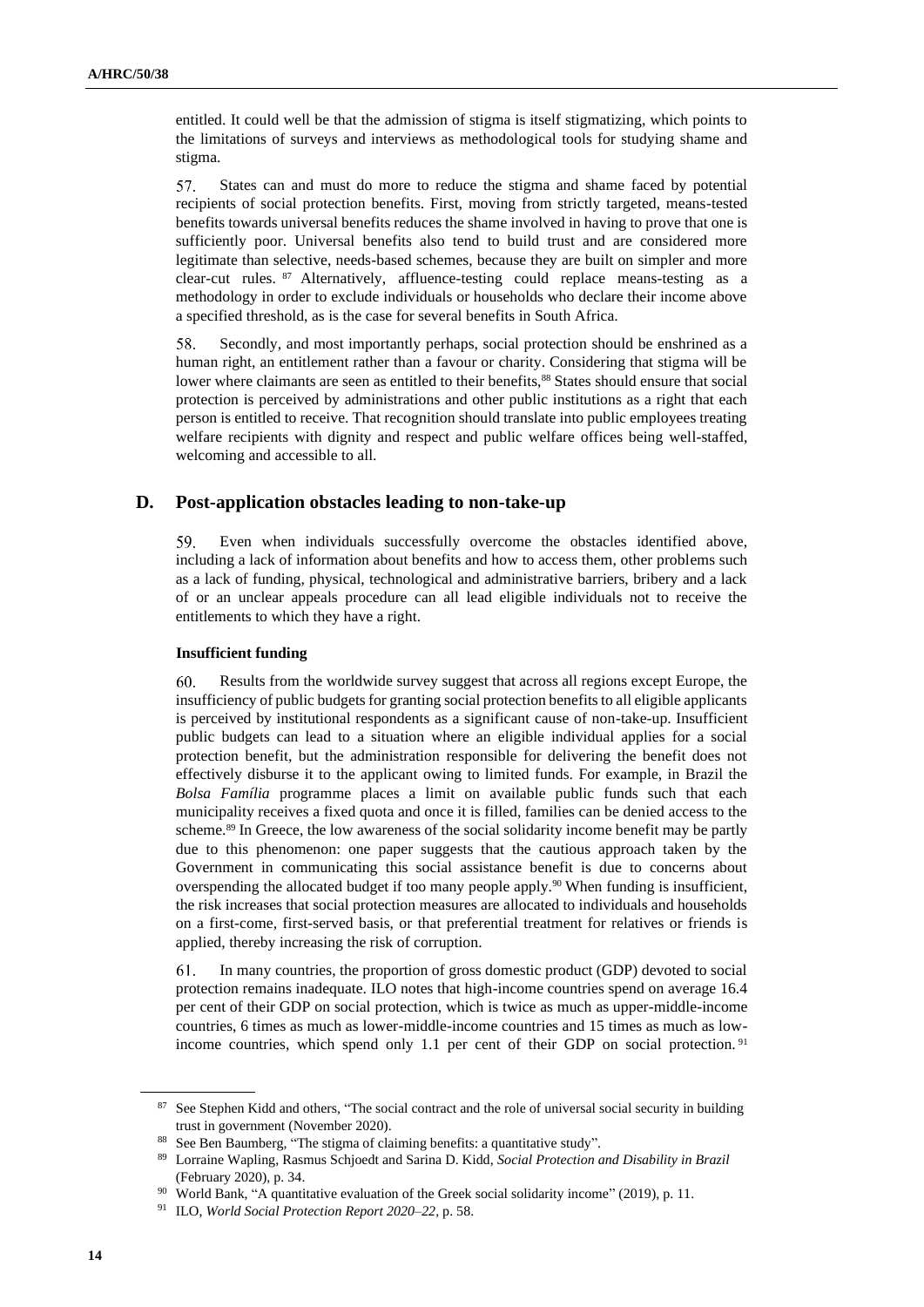Increasing funding for social protection schemes, especially when funding is directly related to benefit disbursement, is a key way for reducing non-take-up.

#### **Barriers to receiving benefits**

Physical and/or technological barriers that prevent eligible individuals from receiving 62. the benefits were also perceived as important in the worldwide survey, as was the lack of bank accounts or the inability to provide all valid documentation or information required to effectively receive the benefit. Some of the physical and technological barriers revealed by the survey included digital literacy deficiencies, lack of an Internet connection and a lack of accessibility to welfare offices or to online services adapted to persons with disabilities.

63. With regards to problems related to the inability to provide all valid documentation or information required to receive a benefit, survey respondents indicated that information about income or assets was difficult to provide, as were documents related to police clearance.

64. Such barriers could be overcome in part by improving the equipment of welfare offices, with trained and competent staff who can accompany potential beneficiaries through procedures, provide them with the necessary information and guide them throughout the process. While the digitalization of procedures may reduce barriers to accessing social protection for certain groups, it also risks further isolating others. Strategies for the dematerialization of social protection benefits must not be made at the expense of in-person, physical offices. Instead, several channels should be opened to improve accessibility, including for users with poor digital literacy skills or those who may not have access to digital tools. Failing to maintain and strengthen in-person, physical public services will only exacerbate the digital divide, with dramatic consequences for the non-take-up of social protection benefits.

#### **Bribery**

65. Bribery in the delivery of social protection is pervasive, but it particularly affects the provision of health care, due to the asymmetry of information and power relationships between health-care providers and patients. It has been estimated that 140,000 children die each year because of corruption in the health sector.<sup>92</sup> This phenomenon was called an "open secret" by a former Peruvian minister of health who estimated that between 10 and 25 per cent of the \$7 trillion spent globally on health services are lost to corruption – a loss that exceeds what would be needed to achieve universal health coverage globally by 2030.93

Bribery increases the costs of accessing much-needed schemes and has deeply 66. regressive impacts on people in poverty, since bribes eat up a larger proportion of their income than that of wealthier people. Moreover, poor people are much more likely than rich people to have a bribe demanded of them.<sup>94</sup> In South Africa, a person living in good material conditions was found to have a 15 per cent chance of facing a demand for a bribe in return for government services, while a poor person had a  $32$  per cent chance.<sup>95</sup> In Kenya, the probability for a person with good material conditions to be asked for a bribe is 40 per cent while the probability for a person living in poverty is 63 per cent.<sup>96</sup> The same study found that, across all African countries it included, people in poverty were three times more likely to pay a bribe than wealthier people.<sup>97</sup> Similarly, a study in Ecuador found that low-income households paid a larger share of their income on bribes to access public services than higher-

<sup>&</sup>lt;sup>92</sup> See Matthieu Hanf and others, "Corruption kills: estimating the global impact of corruption on children deaths", *PLoS One*, vol. 6, No. 11 (November 2011).

<sup>93</sup> See Patricia J. García, "Corruption in global health: the open secret" *The Lancet*, vol. 394 (December 2019).

<sup>94</sup> Transparency International, "People and corruption: Asia Pacific global corruption barometer" (2017), p. 21.

<sup>95</sup> Mogens K. Justesen and Christian Bjørnskov, "Exploiting the poor: bureaucratic corruption and poverty in Africa" (August 2012), p. 19.

<sup>96</sup> Ibid., p. 19.

<sup>97</sup> Ibid., p. 18.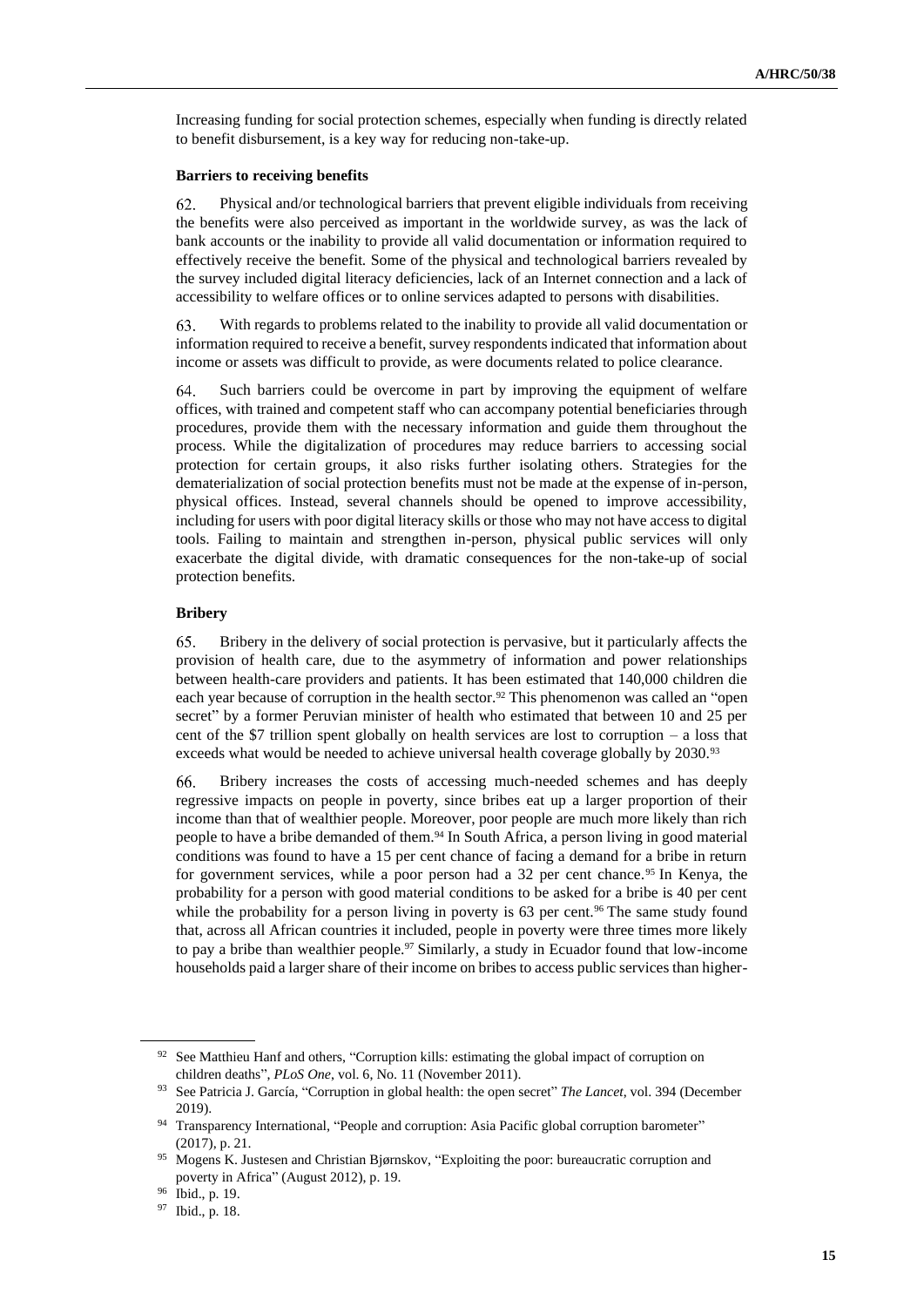income households, amounting to an average of 5 per cent of their total household income.<sup>98</sup> According to survey data from Peru, low-income Peruvians also expend a higher share of their income on bribes for basic services than wealthier people.<sup>99</sup> The survey confirmed the link between bribery and the non-take-up of benefits: low-income households were more likely to be discouraged from accessing basic services, thus choosing not to seek a public service when needed, due to corruption.

67. Beyond explicit bribery, corruption and fraud exist in several forms. Nepotism or clientelism mean that public servants will favour their relatives, friends or personal connections to deliver social protection faster or more effectively. For example, in Finland, where only 1 per cent of those surveyed reported paying a bribe to access public services in the previous 12 months, 17 per cent stated that they had used personal connections to access social security benefits.<sup>100</sup> Governments must acknowledge and counter corrupt practices, with a particular focus on bribery and nepotism in the delivery of public services.

#### **Lack of or unclear appeals procedures**

A lack of or an unclear appeals procedure prevents eligible applicants from following 68. up on rejected applications, which can have disastrous consequences, particularly when the denial of benefits is unjustified. Clear and accessible appeals procedures are crucial for eligible beneficiaries to seek redress when a claim for a social protection benefit is wrongfully denied. In many countries where they exist, these procedures are opaque: applicants often do not know how or where to seek redress. For example, in Jordan only a quarter of respondents to a survey were aware of the appeals procedure for the *Takaful* programme.<sup>101</sup>

69. "Efficiency and accessibility of complaint and appeal procedures" is a principle listed among those that States should follow when establishing social protection floors, according to ILO in its Social Protection Floors Recommendation, 2012 (No. 202). Where secondary non-take-up occurs due to errors made by the administration, individuals should be able to efficiently request that their application be re-examined and any mistakes swiftly redressed. Such procedures should consider the time sensitivity of many applicants, who cannot afford to wait weeks or months before a final decision on their application is made. A review of grievance mechanisms across countries suggests that appeals procedures should (a) provide multiple channels of access (via phone, Internet, letter or in person); (b) allow for anonymity and confidentiality of the complainant; and (c) be accessible to complainants speaking minority languages or having difficulties with literacy.<sup>102</sup>

## **V. Reducing non-take-up: promising practices and potential pitfalls**

70. Non-take-up is increasingly seen for what it is: a deficiency in the social protection system that significantly reduces its impact on the reduction of poverty and inequalities, and that results in a misdirection of public funds. The level of the response remains uneven and, given the scope of the problem, highly insufficient.

<sup>98</sup> See Our World in Data, "Corruption" (last updated May 10, 2019), available from https://ourworldindata.org/corruption.

<sup>99</sup> See Daniel Kaufmann, Judit Montoriol-Garriga, Francesca Recanatini, "How does bribery affect public service delivery? Micro-evidence from service users and public officials in Peru", World Bank policy research working paper No. 4492 (January 2008).

<sup>100</sup> Transparency International, *Citizens' Views and Experiences of Corruption. Global Corruption Barometer European Union 2021*, p. 48.

<sup>101</sup> UNICEF and National Aid Fund, *National Aid Fund Takaful Programme - Baseline Report*, p. 27.

<sup>102</sup> Magdalena Sepúlveda Carmona, "Ensuring inclusion and combatting discrimination in social protection programmes: the role of human rights standards", *International Social Security Review*, vol. 70, No. 4 (October/December 2017), p. 26.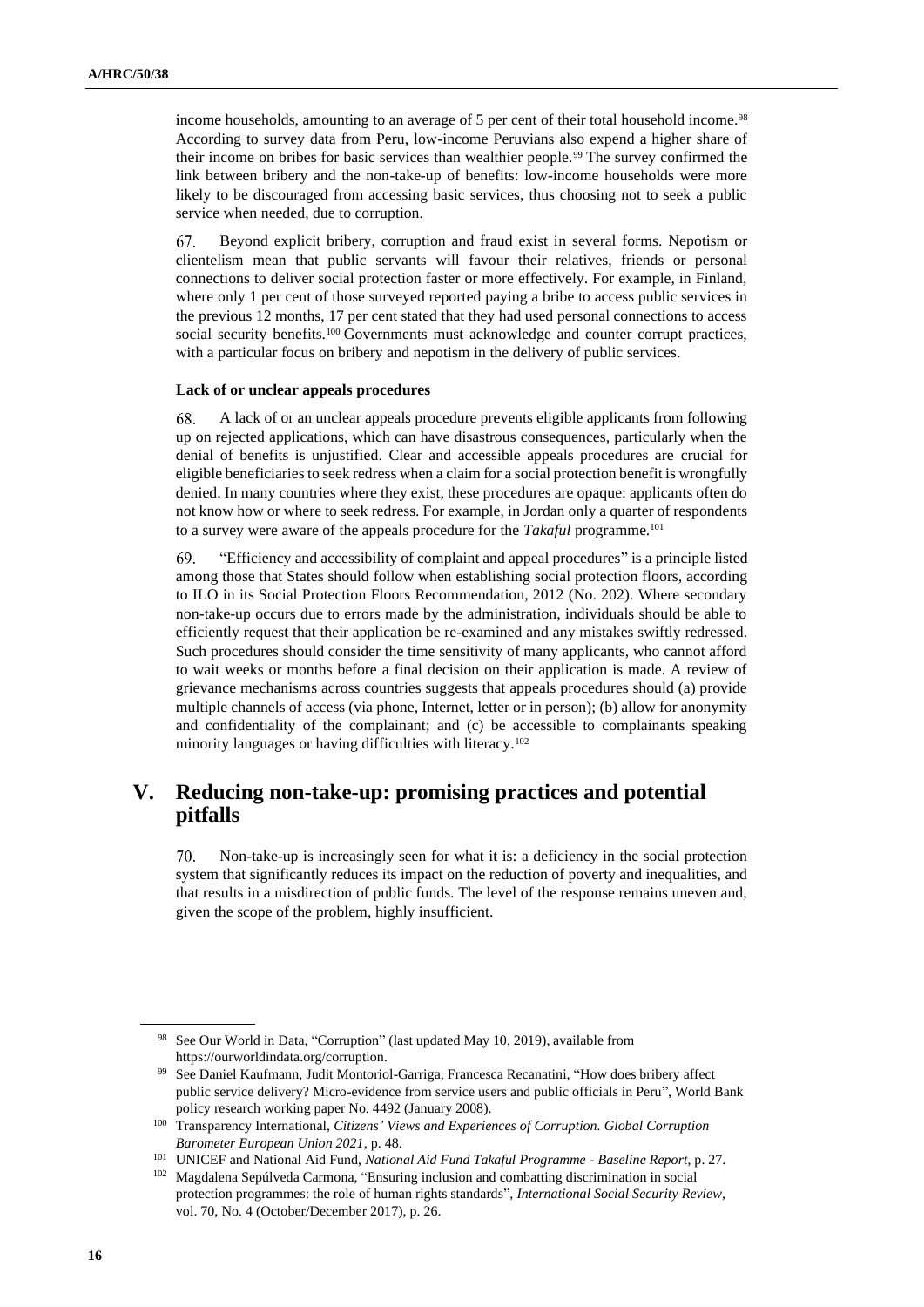## **A. Outreach strategies**

71. Reaching out to the groups that run the highest risk of non-take-up should be the first priority. Brazil, for instance, established decentralized offices and outreach systems for workers in isolated rural or forest areas; buses and ships were transformed into mobile agencies to identify and engage with potential beneficiaries of the rural pension scheme, offer information and registration and, in some cases, collect contributions and deliver benefits and services. A similar initiative employs outreach officers in "search campaigns" (*campanhas de busca*) to reach families living in extreme poverty who are not registered in the flagship cash transfer programme *Bolsa Família*. <sup>103</sup> Focusing on the obstacles to uptake due to a lack of information about social protection benefits, Uruguay has implemented a sophisticated education programme on social security for public schools, universities and vocational training institutes.<sup>104</sup>

In other countries, coordinated action has been taken against non-take-up. In the 72. Netherlands, potential beneficiaries were identified through data mining and informed about their right to apply.<sup>105</sup> In France, the 2018 national strategy for the prevention and fight against poverty introduced the concept of the *territoires zéro non-recours* (zero non-take-up territories) in an effort to reduce non-take-up in specific regions. In Paris, the Caisse d'allocations familiales and national education authorities identified households with children in one of the city's districts, using text messages and letters to inform them of their eligibility for scholarship programmes. In Lyon, France, "rights ambassadors" are appointed who immerse themselves in communities to inform households about their rights and a "resource coordinator" seeks to centralize information for professionals and facilitate exchanges between different actors.

73. The reform package of social assistance in Austria in 2010–2011 illustrates the value of introducing a bundle of measures to tackle non-take-up, each dealing with different obstacles.<sup>106</sup> The policy changes included modifying the name of the benefit, increasing the basic payment rate, introducing new regulations relating to the requirement to use one's assets before being allowed to claim a minimum income and including recipients in the public health insurance system. The application changes included accelerating the application process and increasing anonymity for applicants, allowing them to apply at district and municipal welfare offices. The reduction of non-take-up was spectacular, particularly among low-wage earners and people living in small municipalities: in 2009 non-take-up was estimated at 51 per cent, six years later, in 2015, it was 30 per cent.

### **B. Automation of benefits**

74. A significant proportion of respondents to the worldwide survey cited the automation of benefits as a key way of addressing non-take-up. Automation can take a variety of forms, from the most advanced, where public administrations identify who is eligible for a particular benefit and provide such benefit automatically without the individual having to file a claim, to weaker versions where eligibility to one scheme automatically leads to the receipt of another, related benefit, or in which documentation provided for one scheme is relied upon in support of a claim to another scheme.<sup>107</sup>

<sup>103</sup> ILO, *Extending Social Security to Workers in the Informal Economy*, p. 106.

<sup>104</sup> Ibid., p. 62.

<sup>105</sup> See Marie-Pierre Hamel, "Les transformations de l'État-providence néerlandais et l'accès aux droits sociaux. L'exemple de la municipalité d'Amsterdam", *Revue des politiques sociales et familiales*, No. 86 (December 2006).

<sup>106</sup> Michael Fuchs and others, "Falling through the social safety net? Analysing non-take-up of minimum income benefit and monetary social assistance in Austria"*, Social Policy and Administration*, vol. 54, No. 5 (September 2020), p. 2.

<sup>&</sup>lt;sup>107</sup> See Service de lutte contre la pauvreté, la précarité et l'exclusion sociale (Belgium), "Automatisation de droits qui relèvent de la compétence de l'État fédéral" (March 2013).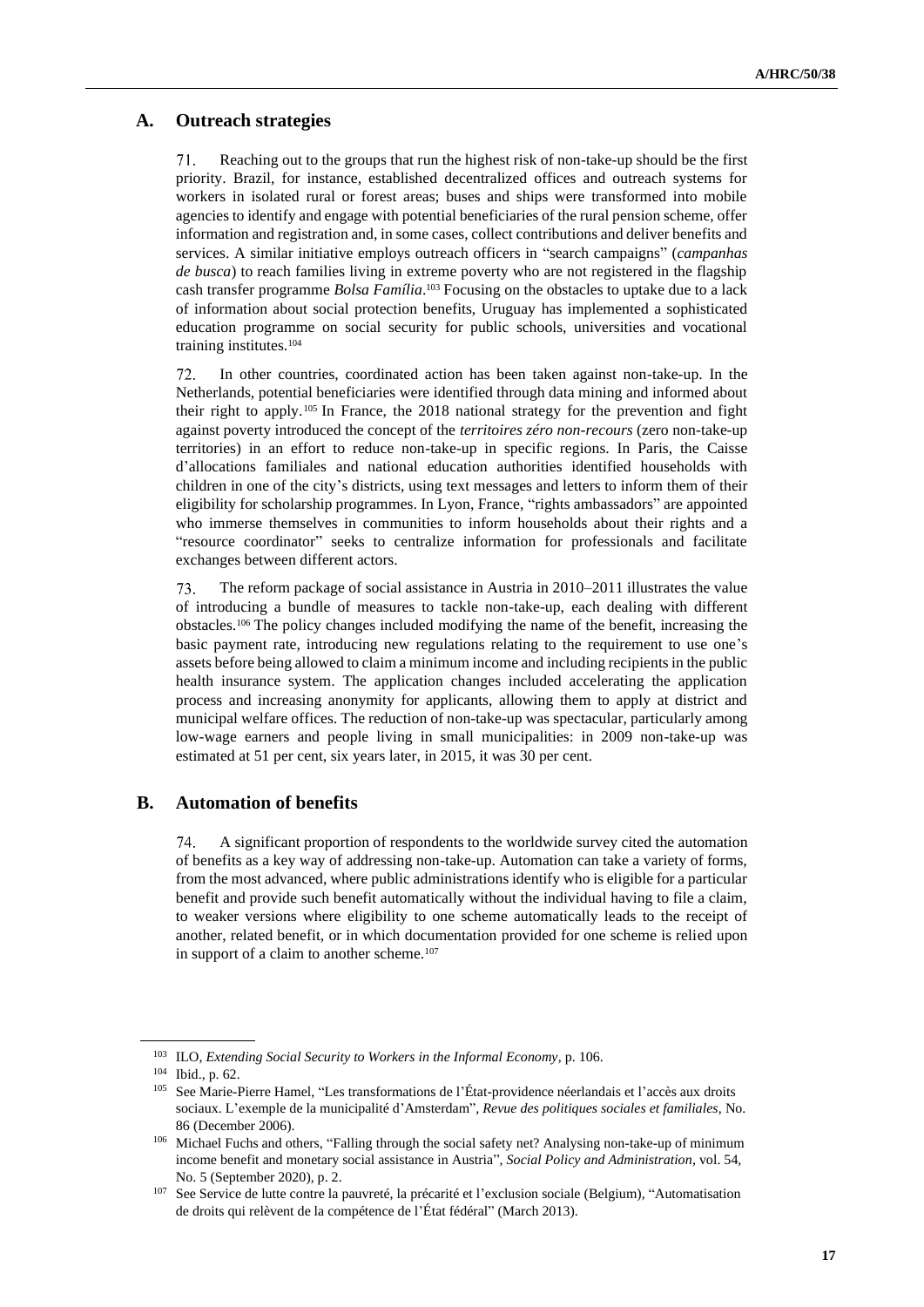75. The automation of benefits can reduce the administrative complexity for potential recipients and increase take-up.<sup>108</sup> However, automation also carries several risks for the most excluded and vulnerable groups. In particular, mechanisms that seek to ensure the automatic provision of social protection benefits tend to rely on existing administrative data, automatically conferring a benefit or automatically identifying those eligible for a benefit based on the beneficiary being listed in a certain registry. The aims are laudable: they are to simplify applications and disbursements, and to ensure administrative bodies do not require potential claimants to provide documents that another part of the administration already holds. However, those not legally registered owing to their administrative situation may not benefit from automation, which results in a paradoxical situation whereby the most vulnerable groups – people unregistered at birth, undocumented migrants, individuals without a fixed address or informal workers, among others – run the greatest risk of being excluded. <sup>109</sup> Moreover, as mentioned above, poverty is a dynamic condition and administrative registries may not always provide fully up-to-date information, taking into account certain life events leading to destitution. Automation is therefore desirable, provided specific care is taken that it does not lead to such exclusions and that claimants can demonstrate their eligibility through means other than their inclusion in certain databanks.

While often presented as essential to ensure the simplification of administrative 76. procedures, again a clearly desirable objective in principle, digitalization of welfare presents its own problems. In 2010, the United Kingdom replaced six different programmes with a single one, Universal Credit, initially streamlining the application process for both applicants and administration. However, the system's "digital by default" functioning, which expects claimants to manage the benefit process online, turned out to be a major barrier to claiming it,<sup>110</sup> with some 25 per cent of people not able to make a claim online at all, predominantly due to difficulties with using or accessing a computer.<sup>111</sup> The least well-off are also the most likely to lack a reliable Internet connection at home, be unable to afford such a connection, lack digital skills or confidence and be inhibited in communicating with authorities online. Moreover, the system's reliance on an advanced data infrastructure and real-time access to earnings data means it is challenging for individuals to estimate the level of benefit they may receive, or to evaluate whether they are eligible at all.<sup>112</sup>

77. The digitalization of processes for claiming social protection benefits thus exacerbates the digital divide and may lead to more, not less, uncertainty for vulnerable groups.<sup>113</sup>It can also discourage people from applying because of the reliance of online procedures on algorithms designed to detect fraud, even unrelated to the claiming of the benefit itself.<sup>114</sup> In Jordan for instance, the World Bank "emergency cash transfer" project deployed software that enabled data sharing about beneficiaries between numerous government bodies, presenting a risk to informal workers without settled status or asylum seekers without the legal right to undertake certain kinds of work.<sup>115</sup> "Welfare surveillance", as it is known, may thus deter individuals from applying for benefits they would otherwise be eligible to receive.

## **C. Monitoring non-take-up**

Monitoring the levels of non-take-up across benefit types and investigating the 78. reasons why non-take-up occurs are critical. In-depth, national-level research must be undertaken to understand the obstacles preventing potential beneficiaries, in particular the

<sup>&</sup>lt;sup>108</sup> In Finland, take-up of a homecare allowance increased by 35 percentage points once a joint application procedure with social assistance benefits was introduced. Tomer Blumkin, Tuomas Kosonen and Kaisa Kotokorpi, "Complexity and benefit take-up: empirical evidence from the Finnish homecare allowance", (2018), p. 10.

<sup>109</sup> See Valérie Eloy, "L'automatisation des droits sociaux: une solution perilleuse pour lutter contre le non-recours aux droits sociaux," *Revue Droits Fondamentaux et Pauvreté* No. 3 (July 2021).

<sup>110</sup> [A/HRC/41/39/Add.1,](http://undocs.org/en/A/HRC/41/39/Add.1) paras. 59–66.

<sup>111</sup> See Department of Work and Pensions, *Universal Credit Full Service Survey* (June 2018).

<sup>&</sup>lt;sup>112</sup> Ben Baumberg and others, "Non-take-up of benefits at the start of the COVID-19 pandemic", p.13.

<sup>113</sup> See submission by AccessNow.

<sup>114</sup> See submission by Privacy International.

<sup>115</sup> Ibid.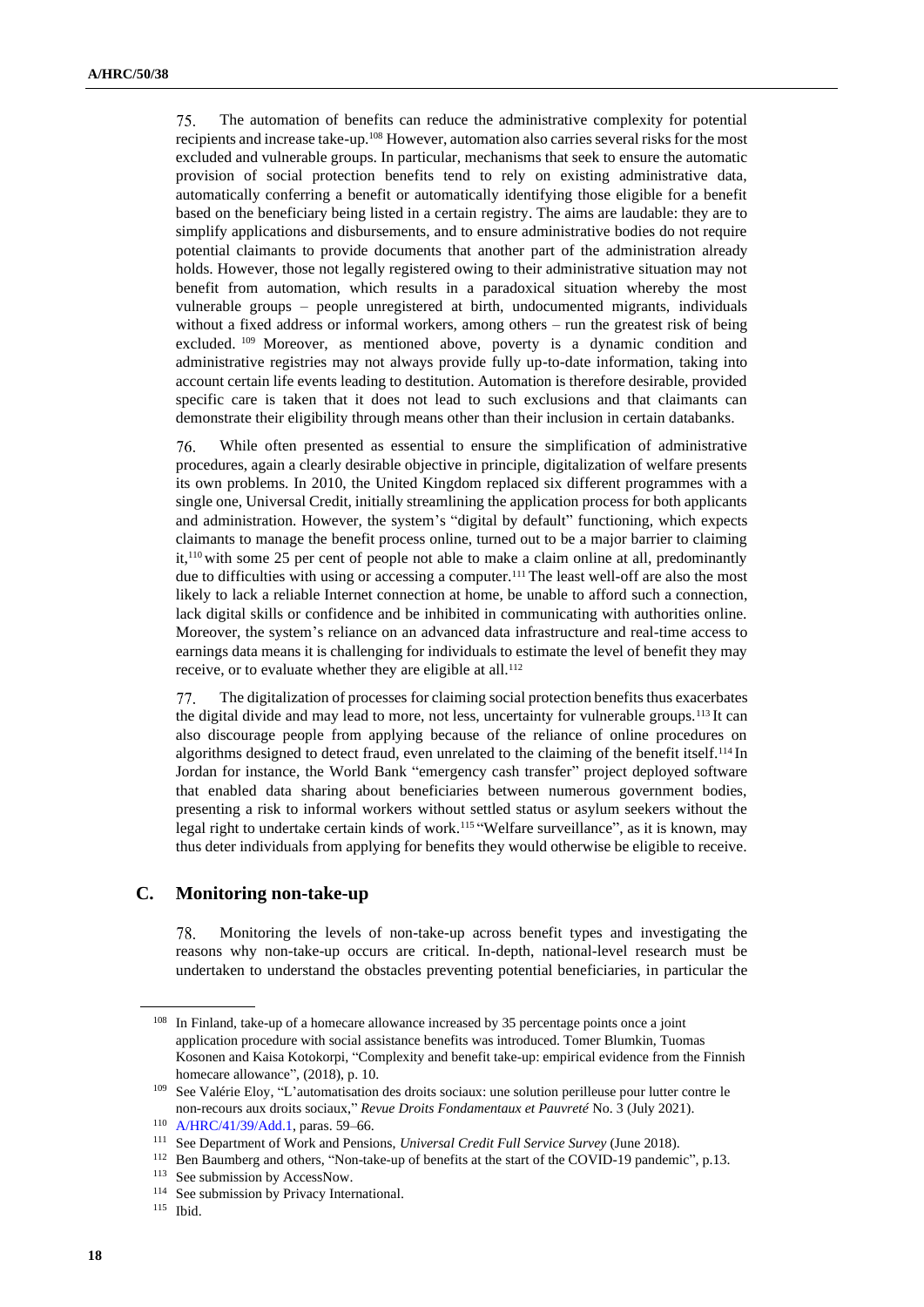most vulnerable, marginalized ones, from accessing social protection. The rate of non-takeup must become a key indicator for assessing the effectiveness of social protection measures. In the United Kingdom, this is already done to a certain extent: the Department of Work and Pensions produces annual estimates of non-take-up for some income-related benefits, although it is not yet done for Universal Credit.<sup>116</sup> In Lyon, a barometer was launched by the municipality in collaboration with the Observatoire des Non-recours aux Droits et Services in January 2022 to monitor non-take-up and guide public action.<sup>117</sup> Collecting data on nontake-up is the first step to addressing it.

## **VI. Conclusions and recommendations**

79. **Non-take-up and legal exclusion from social protection must be acknowledged as urgent challenges by the international community. There is no excuse for excluding those without formal identification or nationality, households omitted from social registries due to exclusion errors, or informal workers from social protection schemes that are intended to improve their lives. The exclusion of these groups results from fundamental design errors committed in the development of social protection systems and thus of a flawed implementation of the right to social security as recognized in international law.**

80. **In the name of saving costs, social protection systems are increasingly designed to discourage fraud, leading to the imposition of complex hurdles and to a mentality in which social workers see themselves as gatekeepers rather than helpers, thus increasing complexity and the distrust of beneficiaries. The result is that those who most need support may end up discouraged or unjustifiably excluded. Non-take-up is thus not merely an administrative or technical issue, it is a political one that requires political will to be overcome.**

81. **Tackling non-take-up must become a priority in the fight against poverty and social exclusion. Governments should seek to reduce non-take-up with the same resolve that led them to encourage people to be vaccinated against COVID-19. Four priorities emerge:**

(a) **The starting point should be to recast social protection not as a favour provided by benevolent governments, but as a human right. This redefinition could help reformulate the relationship between service providers and users, increasing the accountability of the former and empowering the latter, thus reducing the risks of corruption and discrimination, mitigating the element of shame or stigmatization for claimants and ensuring affordable access to effective and independent claims mechanisms when benefits are denied;**

(b) **The provision of targeted information about social protection benefits and eligibility criteria is key for their take-up in practice. Developing effective communications campaigns, proactively reaching out to potential claimants and focusing on the most fragile groups in clear and comprehensive ways is the first step to reducing non-take-up among poor households. Information should be provided through a wide range of channels (including television, radio, megaphones, pamphlets and text messages) and in a greater number of languages. Social service workers should be provided with adequate training to inform potential beneficiaries about their rights;**

(c) **The automation of benefits is a promising tool to reduce non-take-up, provided administrations are aware of the risks and ensure that more traditional and accessible channels for claiming benefits are open to groups that might otherwise face exclusion. Such a strategy also requires improving the capacity of the administration, in particular for the establishment and updating of social registries;**

(d) **The participation of people in poverty in the design, implementation and monitoring of social protection schemes would ensure that the obstacles they face to** 

<sup>116</sup> See https://www.gov.uk/government/collections/income-related-benefits-estimates-of-take-up--2.

<sup>117</sup> City of Lyon, "Lancement du baromètre de non-recours aux droits," 26, November 2021.